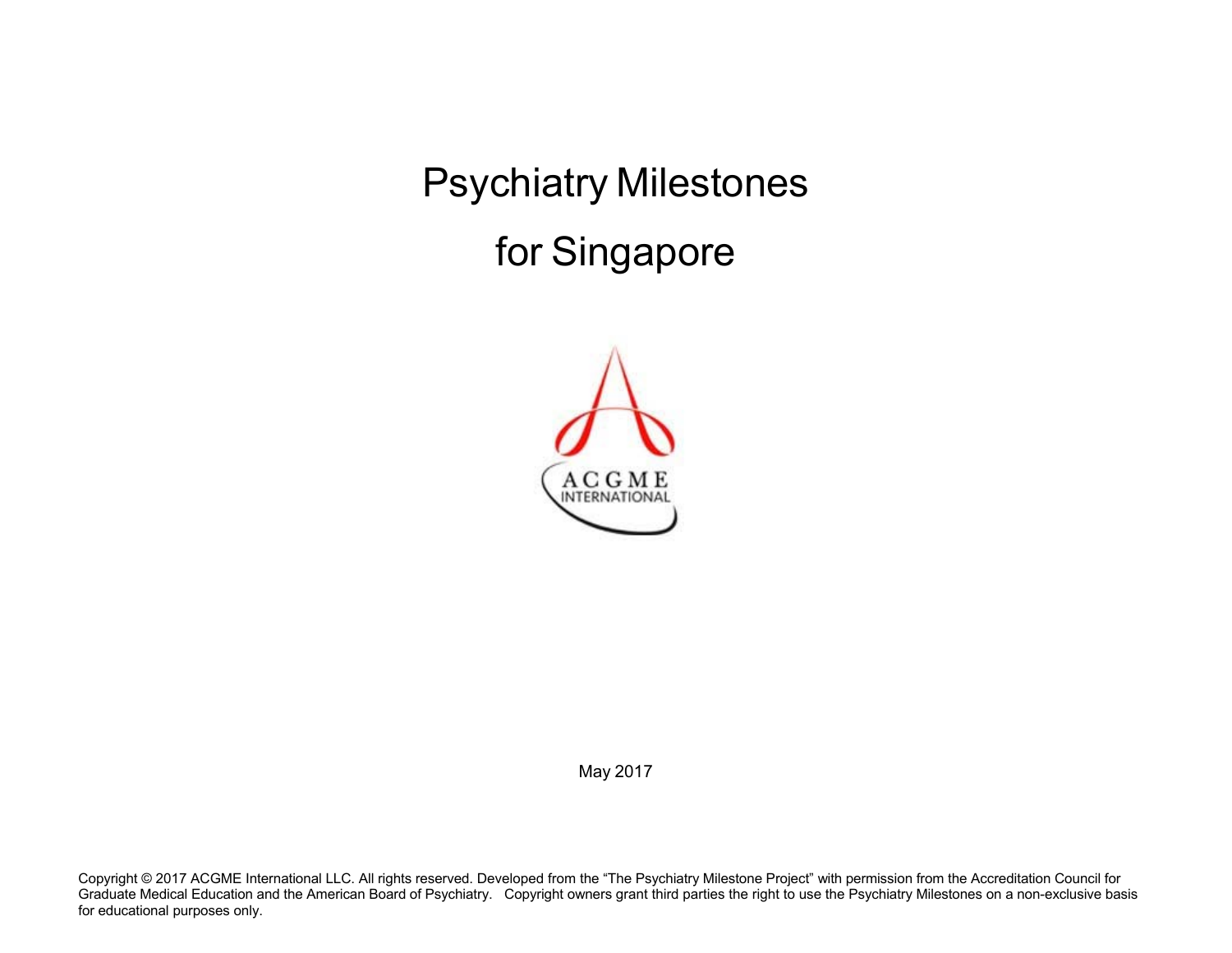## Psychiatry Milestones for Singapore

The Milestones are designed only for use in evaluation of residents in the context of their participation in ACGME-I-accredited residency programs. The Milestones provide a framework for the assessment of the development of the resident in key dimensions of the elements of physician competency in a specialty. They neither represent the entirety of the dimensions of the six domains of physician competency, nor are they designed to be relevant in any other context.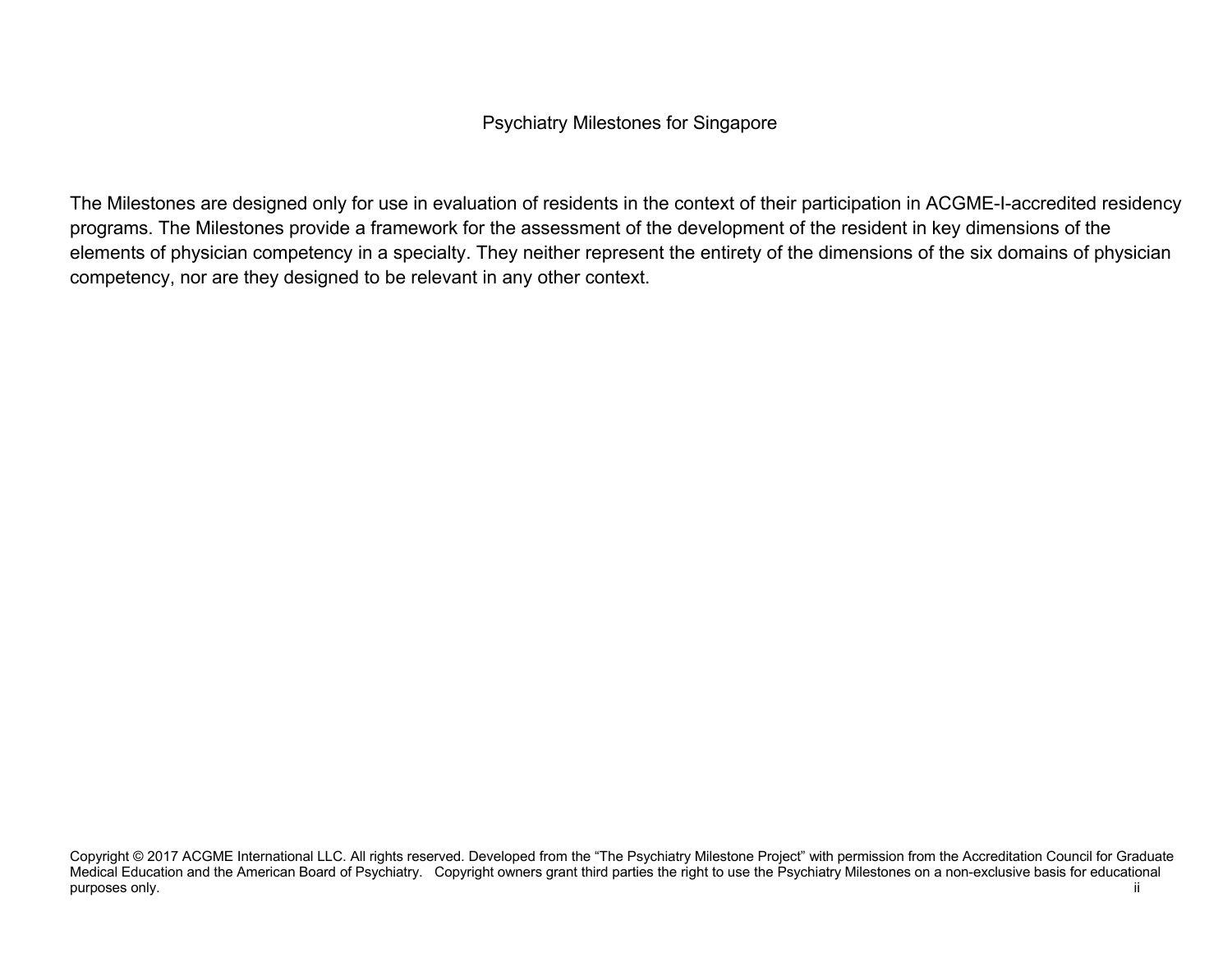# **Milestones Reporting**

This document presents milestones designed for programs to use in semi-annual review of resident performance and reporting to the ACGME-I. Milestones are knowledge, skills, attitudes, and other attributes for each of the ACGME-I competencies organized in a developmental framework from less to more advanced. They are descriptors and targets for resident performance as a learner moves from entry into their program through graduation.

For each period, review and reporting will involve selecting milestone levels that best describe each resident's current performance and attributes. Milestones are arranged in numbered levels. Tracking from "Level 1" to "Level 5" is synonymous with moving from novice to expert in the specialty. These levels do not correspond with time in the educational program. Dependent upon previous education and experience, residents may enter a program at varying points in the Milestones.

Selection of a level implies that the resident substantially demonstrates the milestones in that level, as well as those in lower levels (see the diagram on page v).

**Level 1:** The resident demonstrates milestones expected of an incoming resident.

**Level 2:** The resident is advancing and demonstrates additional milestones, but is not yet performing at a mid-residency level.

**Level 3:** The resident continues to advance and demonstrate additional milestones; the resident demonstrates the majority of milestones targeted for residency in this sub-competency.

**Level 4:** The resident has advanced so that he or she now substantially demonstrates the milestones targeted for residency. This level is designed as the graduation target.

Level 5: The resident has advanced beyond performance targets set for residency and is demonstrating "aspirational" goals which might describe the performance of someone who has been in practice for several years. It is expected that only a few exceptional residents will reach this level.

Copyright © 2017 ACGME International LLC. All rights reserved. Developed from the "The Psychiatry Milestone Project" with permission from the Accreditation Council for Graduate Medical Education and the American Board of Psychiatry. Copyright owners grant third parties the right to use the Psychiatry Milestones on a non-exclusive basis for educational purposes only. 3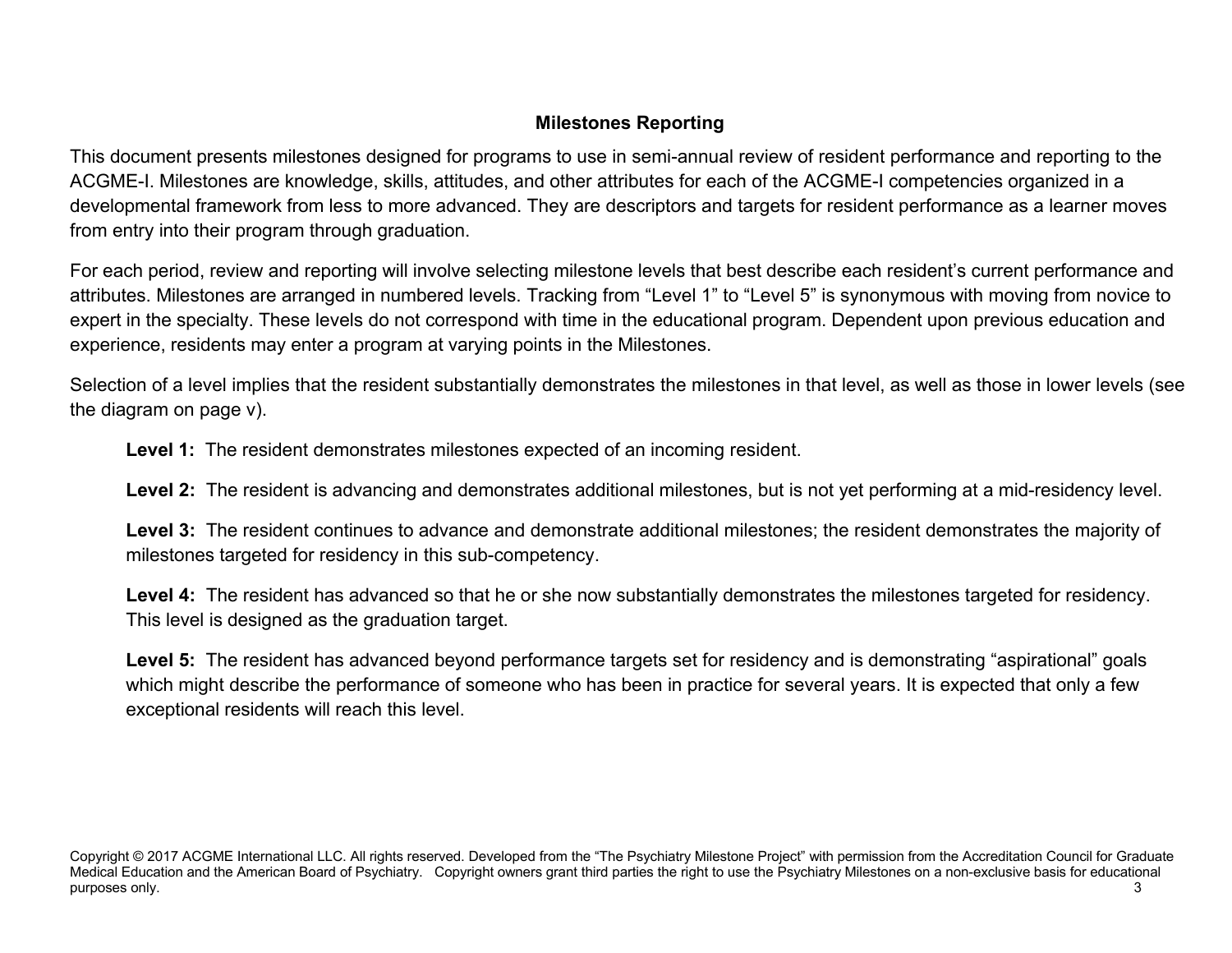# **Additional Notes**

The "Level 4" Milestones are designed as the graduation *target* and *do not* represent a graduation *requirement*. Making decisions about readiness for graduation is the purview of the program director. Study of Milestones performance data will be required before the ACGME-I and its partners will be able to determine whether milestones in the first four levels appropriately represent the developmental framework, and whether Milestone data overall are of sufficient quality to be used for high-stakes decisions.

*Answers to Frequently Asked Questions about Milestones are posted on the ACGME-I website.*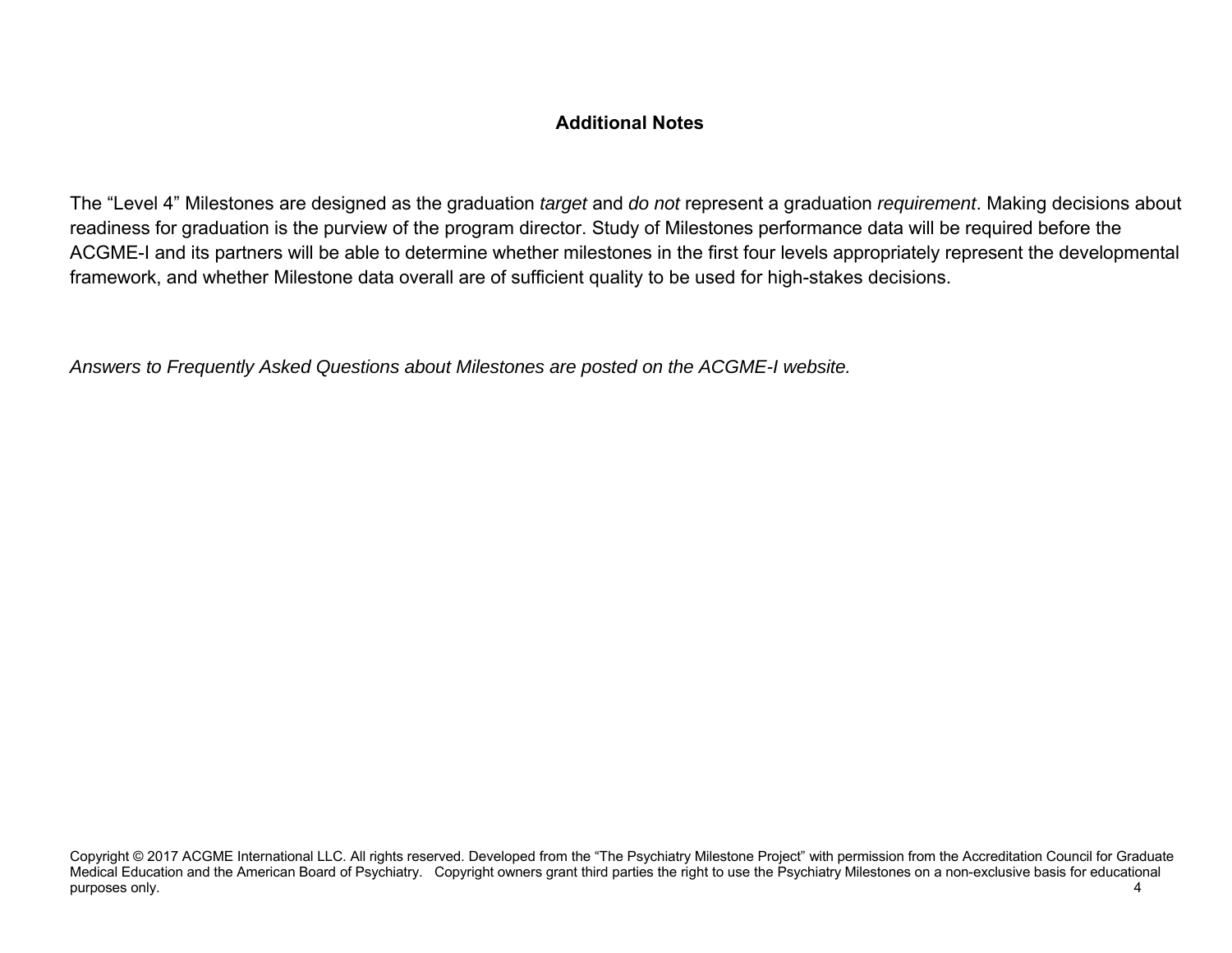The diagram below presents an example set of milestones for one sub-competency in the same format as the ACGME-I Report Worksheet. For each reporting period, a learner's performance on the milestones for each sub-competency will be indicated by selecting the level of milestones that best describes that learner's performance in relation to those milestones.

| Systems-Based Practice 1: Patient Safety and Quality Improvement                                                                                           |                                                                                                                                      |                                                                                                                                                                                                      |                                                                                                                     |                                                                                                                       |  |
|------------------------------------------------------------------------------------------------------------------------------------------------------------|--------------------------------------------------------------------------------------------------------------------------------------|------------------------------------------------------------------------------------------------------------------------------------------------------------------------------------------------------|---------------------------------------------------------------------------------------------------------------------|-----------------------------------------------------------------------------------------------------------------------|--|
| Level 1                                                                                                                                                    | Level 2                                                                                                                              | Level 3                                                                                                                                                                                              | Level 4                                                                                                             | Level 5                                                                                                               |  |
| Demonstrates<br>knowledge of common<br>patient safety events                                                                                               | Identifies system<br>factors that lead to<br>patient safety events                                                                   | Participates in analysis<br>of patient safety events<br>(simulated or actual)                                                                                                                        | Conducts analysis of<br>patient safety events<br>and offers error<br>prevention strategies<br>(simulated or actual) | Actively engages teams<br>and processes to<br>modify systems to<br>prevent patient safety<br>events                   |  |
| <b>Demonstrates</b><br>knowledge of how to<br>report patient safety<br>events                                                                              | Reports patient safety<br>events through<br>institutional reporting<br>systems (actual or<br>simulated)                              | Participates in<br>disclosure of patient<br>safety events to<br>patients and families<br>(simulated or actual)                                                                                       | Discloses patient safety<br>events to patients and<br>families (simulated or<br>actual)<br>Demonstrates the skills  | Role models or mentors<br>others in the disclosure<br>of patient safety events                                        |  |
| Demonstrates<br>knowledge of basic<br>quality improvement<br>methodologies and<br>metrics                                                                  | Describes local quality<br>improvement initiatives<br>(e.g., community<br>vaccination rate,<br>infection rate, smoking<br>cessation) | Participates in local<br>quality improvement<br>initiatives                                                                                                                                          | required to identify,<br>develop, implement, and<br>analyze a quality<br>improvement project                        | Creates, implements,<br>and assesses quality<br>improvement initiatives<br>at the institutional or<br>community level |  |
|                                                                                                                                                            |                                                                                                                                      |                                                                                                                                                                                                      |                                                                                                                     |                                                                                                                       |  |
| Comments:                                                                                                                                                  |                                                                                                                                      |                                                                                                                                                                                                      |                                                                                                                     | Not yet achieved Level 1                                                                                              |  |
| Selecting a response box in the middle<br>of a level implies that milestones in<br>that level and in lower levels have been<br>substantially demonstrated. |                                                                                                                                      | Selecting a response box on the line in<br>between levels indicates that milestones in<br>lower levels have been substantially<br>demonstrated as well as some milestones in<br>the higher level(s). |                                                                                                                     |                                                                                                                       |  |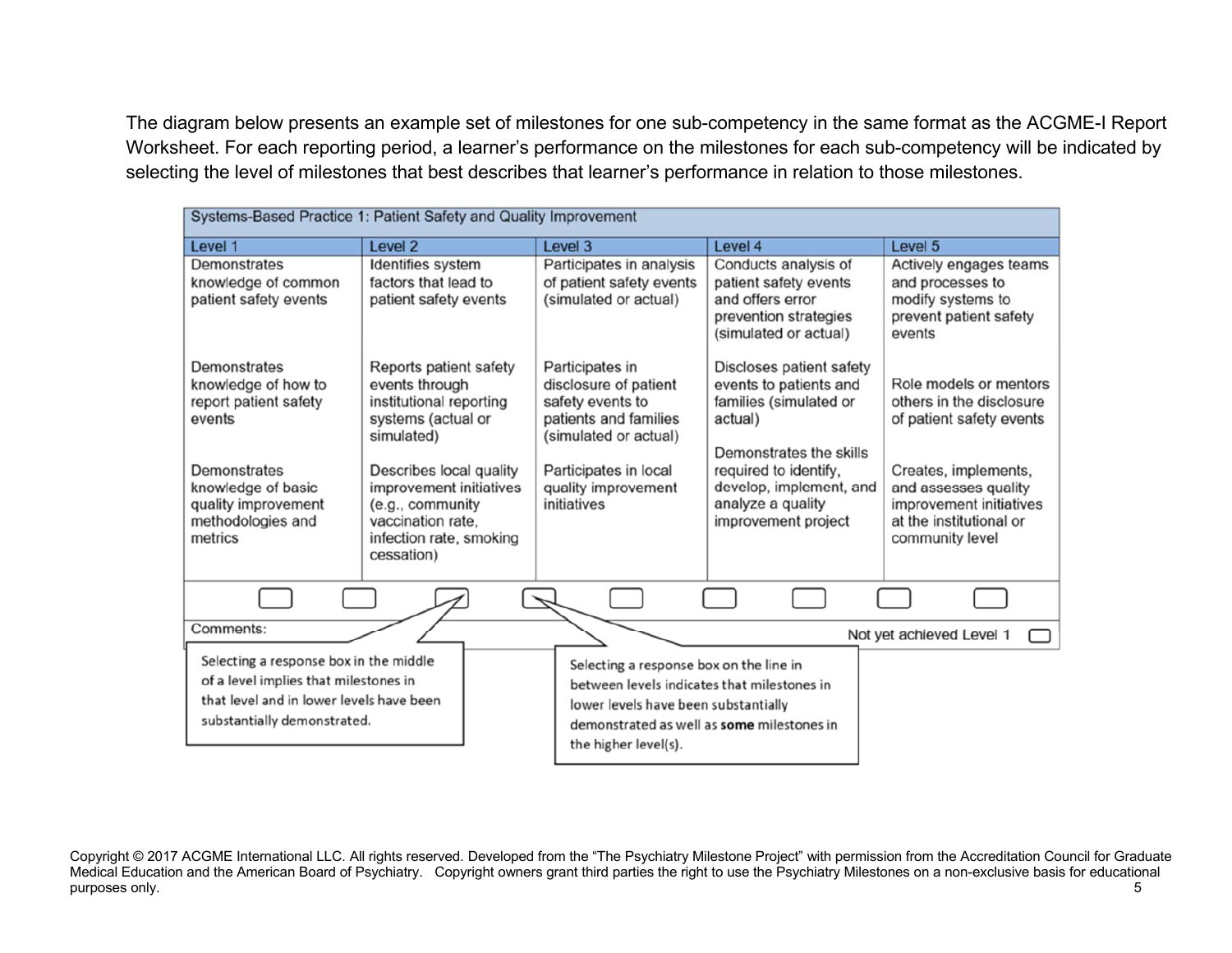### **Patient Care 1: Psychiatric Evaluation**

**A:** General interview skills

**B:** Collateral information gathering and use

**C:** Safety assessment

**D:** Use of clinician's emotional response

| Level 1                                                                                                                                                                                                                                                                                                                                                                                                                           | Level 2                                                                                                                     | Level 3                                                                                                                                  | Level 4                                                                                                                           | Level 5                                                                                           |
|-----------------------------------------------------------------------------------------------------------------------------------------------------------------------------------------------------------------------------------------------------------------------------------------------------------------------------------------------------------------------------------------------------------------------------------|-----------------------------------------------------------------------------------------------------------------------------|------------------------------------------------------------------------------------------------------------------------------------------|-----------------------------------------------------------------------------------------------------------------------------------|---------------------------------------------------------------------------------------------------|
| 1.1/A Obtains general medical<br>and psychiatric history and<br>completes a mental status<br>examination                                                                                                                                                                                                                                                                                                                          | 2.1/A Acquires efficient,<br>accurate, and relevant history<br>customized to the patient's<br>complaints                    | 3.1/A Consistently obtains<br>complete, accurate, and<br>relevant history                                                                | 4.1/A Routinely identifies subtle<br>and unusual findings                                                                         | 5.1/A Serves as a role model for<br>gathering subtle and reliable<br>information from the patient |
| 1.2/B Demonstrates active<br>interest and curiosity in a<br>patient's story                                                                                                                                                                                                                                                                                                                                                       | 2.2/A Performs a targeted<br>examination, including<br>neurological examination,<br>relevant to the patient's<br>complaints | 3.2/A Performs efficient<br>interview and examination with<br>flexibility appropriate to the<br>clinical setting and workload<br>demands |                                                                                                                                   | 5.2/A, B Teaches and supervises<br>other learners in clinical<br>evaluation                       |
| 1.3/B Obtains relevant collateral<br>information from secondary<br>sources                                                                                                                                                                                                                                                                                                                                                        | 2.3/B Obtains information that is<br>sensitive and not readily offered<br>by the patient                                    | 3.4/B Uses hypothesis-driven<br>information gathering<br>techniques <sup>2</sup>                                                         | 4.2/B Follows clues to identify<br>relevant historical findings in<br>complex clinical situations and<br>unfamiliar circumstances |                                                                                                   |
|                                                                                                                                                                                                                                                                                                                                                                                                                                   | 2.4/B Selects laboratory and<br>diagnostic tests appropriate to<br>the clinical presentation                                |                                                                                                                                          |                                                                                                                                   |                                                                                                   |
| 1.4/C Screens for patient safety,<br>including suicidal and homicidal<br>ideation                                                                                                                                                                                                                                                                                                                                                 | 2.5/C Assesses patient safety,<br>including suicidal and homicidal<br>ideation                                              |                                                                                                                                          |                                                                                                                                   |                                                                                                   |
|                                                                                                                                                                                                                                                                                                                                                                                                                                   |                                                                                                                             | 3.5/D Recognizes that the<br>clinician's emotional responses<br>have diagnostic value <sup>1</sup>                                       | 4.3/D Begins to use the<br>clinician's emotional responses<br>to the patient as a diagnostic tool                                 |                                                                                                   |
|                                                                                                                                                                                                                                                                                                                                                                                                                                   |                                                                                                                             |                                                                                                                                          |                                                                                                                                   |                                                                                                   |
| Comments:<br>Not Yet Achieved Level 1                                                                                                                                                                                                                                                                                                                                                                                             |                                                                                                                             |                                                                                                                                          |                                                                                                                                   |                                                                                                   |
| Footnotes:<br>This milestone refers to the use of the resident's own emotional response to the patient's presentation as a source of information to generate ideas about the patient's own inner emotional state,<br>both conscious and unconsious.<br><sup>2</sup> This milestone focuses on the efficient and deductive conduct of the interview in accordance with diagnostic hypotheses to refine the differential diagnosis. |                                                                                                                             |                                                                                                                                          |                                                                                                                                   |                                                                                                   |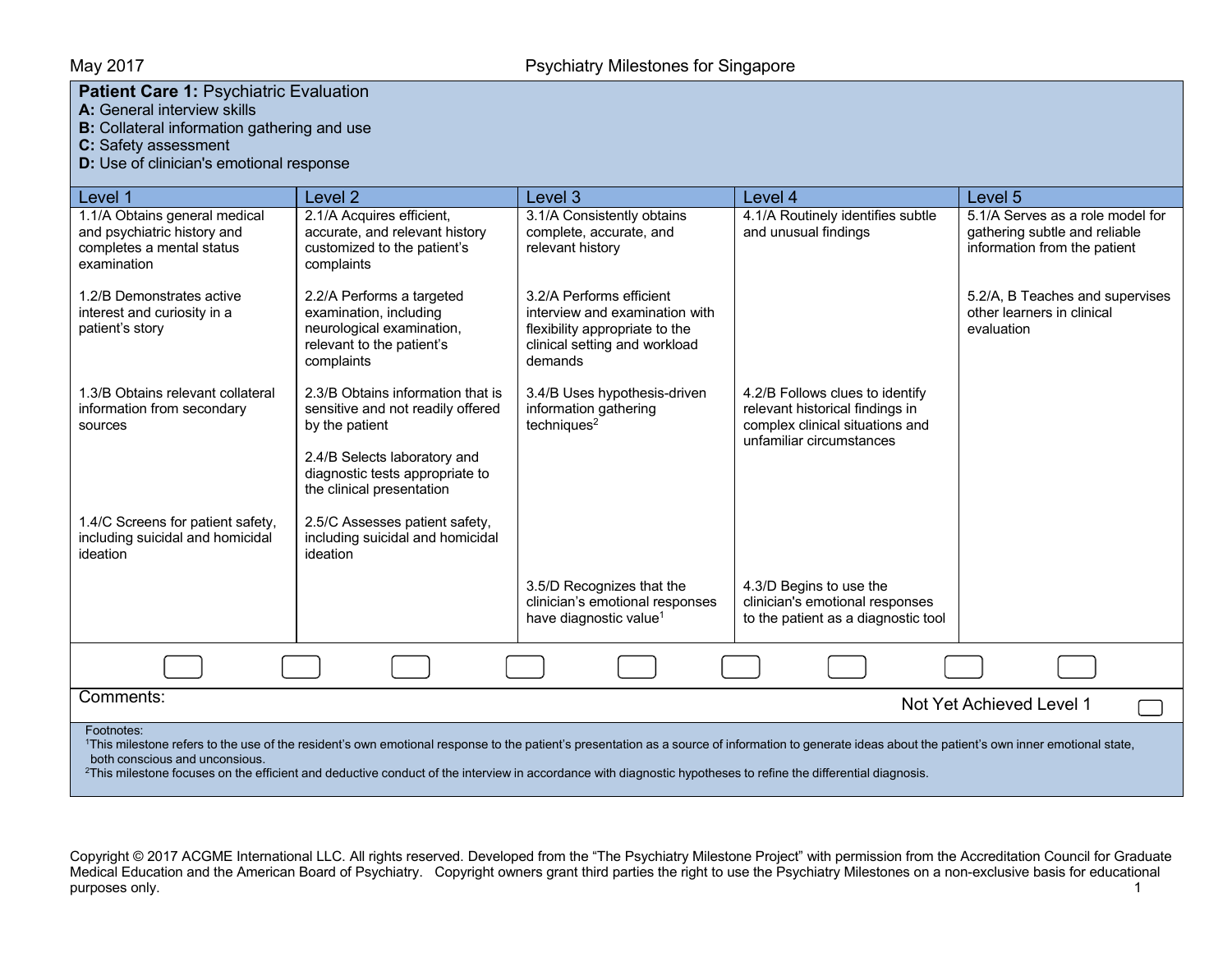| Patient Care 2: Psychiatric Formulation and Differential Diagnosis <sup>1</sup><br>A: Organizes and summarizes findings and generates differential diagnosis<br>B: Identifies contributing factors and contextual features and creates a formulation                                                                                                                                                                                                                                                                                                                                                                                                                                                                                                                                                                                                                                                                                                                                                                                                                                                                                                                                                                                                                                                                                               |                                                                                                                                                                                                 |                                                                                                                                                                                                                  |                                                                                                                        |                                                                                                     |
|----------------------------------------------------------------------------------------------------------------------------------------------------------------------------------------------------------------------------------------------------------------------------------------------------------------------------------------------------------------------------------------------------------------------------------------------------------------------------------------------------------------------------------------------------------------------------------------------------------------------------------------------------------------------------------------------------------------------------------------------------------------------------------------------------------------------------------------------------------------------------------------------------------------------------------------------------------------------------------------------------------------------------------------------------------------------------------------------------------------------------------------------------------------------------------------------------------------------------------------------------------------------------------------------------------------------------------------------------|-------------------------------------------------------------------------------------------------------------------------------------------------------------------------------------------------|------------------------------------------------------------------------------------------------------------------------------------------------------------------------------------------------------------------|------------------------------------------------------------------------------------------------------------------------|-----------------------------------------------------------------------------------------------------|
| Level 1                                                                                                                                                                                                                                                                                                                                                                                                                                                                                                                                                                                                                                                                                                                                                                                                                                                                                                                                                                                                                                                                                                                                                                                                                                                                                                                                            | Level 2                                                                                                                                                                                         | Level 3                                                                                                                                                                                                          | Level 4                                                                                                                | Level 5                                                                                             |
| 1.1/A Organizes and<br>accurately summarizes,<br>reports, and presents to<br>colleagues information<br>obtained from the patient<br>evaluation                                                                                                                                                                                                                                                                                                                                                                                                                                                                                                                                                                                                                                                                                                                                                                                                                                                                                                                                                                                                                                                                                                                                                                                                     | 2.1/A Develops a basic<br>differential diagnosis for<br>common syndromes and<br>patient presentations                                                                                           | 3.1/A Develops a full<br>differential diagnosis                                                                                                                                                                  | 4.1/A Incorporates subtle,<br>unusual, or conflicting<br>findings into hypotheses and<br>formulations                  |                                                                                                     |
| 1.2/A Develops a working<br>diagnosis based on holistic<br>evaluation of the patient                                                                                                                                                                                                                                                                                                                                                                                                                                                                                                                                                                                                                                                                                                                                                                                                                                                                                                                                                                                                                                                                                                                                                                                                                                                               |                                                                                                                                                                                                 |                                                                                                                                                                                                                  |                                                                                                                        |                                                                                                     |
|                                                                                                                                                                                                                                                                                                                                                                                                                                                                                                                                                                                                                                                                                                                                                                                                                                                                                                                                                                                                                                                                                                                                                                                                                                                                                                                                                    | 2.2/B Describes patients'<br>symptoms and problems,<br>precipitating stressors or<br>events, predisposing life<br>events or stressors,<br>perpetuating and protective<br>factors, and prognosis | 3.2/B Efficiently synthesizes<br>patients' symptoms and<br>problems, precipitating<br>stressors or events,<br>predisposing life events or<br>stressors, perpetuating and<br>protective factors, and<br>prognosis | 4.2/B Organizes formulation<br>around comprehensive<br>models of phenomenology<br>that take etiology into account<br>2 | 5.1/B Efficiently synthesizes<br>all information into a concise<br>but comprehensive<br>formulation |
|                                                                                                                                                                                                                                                                                                                                                                                                                                                                                                                                                                                                                                                                                                                                                                                                                                                                                                                                                                                                                                                                                                                                                                                                                                                                                                                                                    |                                                                                                                                                                                                 |                                                                                                                                                                                                                  |                                                                                                                        |                                                                                                     |
| Comments:                                                                                                                                                                                                                                                                                                                                                                                                                                                                                                                                                                                                                                                                                                                                                                                                                                                                                                                                                                                                                                                                                                                                                                                                                                                                                                                                          |                                                                                                                                                                                                 |                                                                                                                                                                                                                  |                                                                                                                        | Not Yet Achieved Level 1                                                                            |
| Footnotes:<br><sup>1</sup> A psychiatric formulation is a theoretically-based conceptualization of the patient's mental disorder(s). It provides an organized summary of those individual factors thought to<br>contribute to the patient's unique psychopathology. This includes elements of possible etiology, as well as those that modify or influence presentation, such as risk and<br>protective factors. It is therefore distinct from a differential diagnosis that lists the possible diagnoses for a patient, or an assessment that summarizes the patient's signs and<br>symptoms, as it seeks to understand the underlying mechanisms of the patient's unique problems by proposing a hypothesis as to the causes of mental disorders.<br><sup>2</sup> Models of formulation include those based on either major theoretical systems of the etiology of mental disorders, such as behavioral, biological, cognitive, cultural,<br>psychological, psychoanalytic, sociological, or traumatic, or comprehensive frameworks of understanding, such as bio-psycho-social or predisposing, precipitating, perpetuating,<br>and prognostic outlines. Models of formulation set forth a hypothesis about the unique features of a patient's illness that can serve to guide further evaluation or develop<br>individualized treatment plans. |                                                                                                                                                                                                 |                                                                                                                                                                                                                  |                                                                                                                        |                                                                                                     |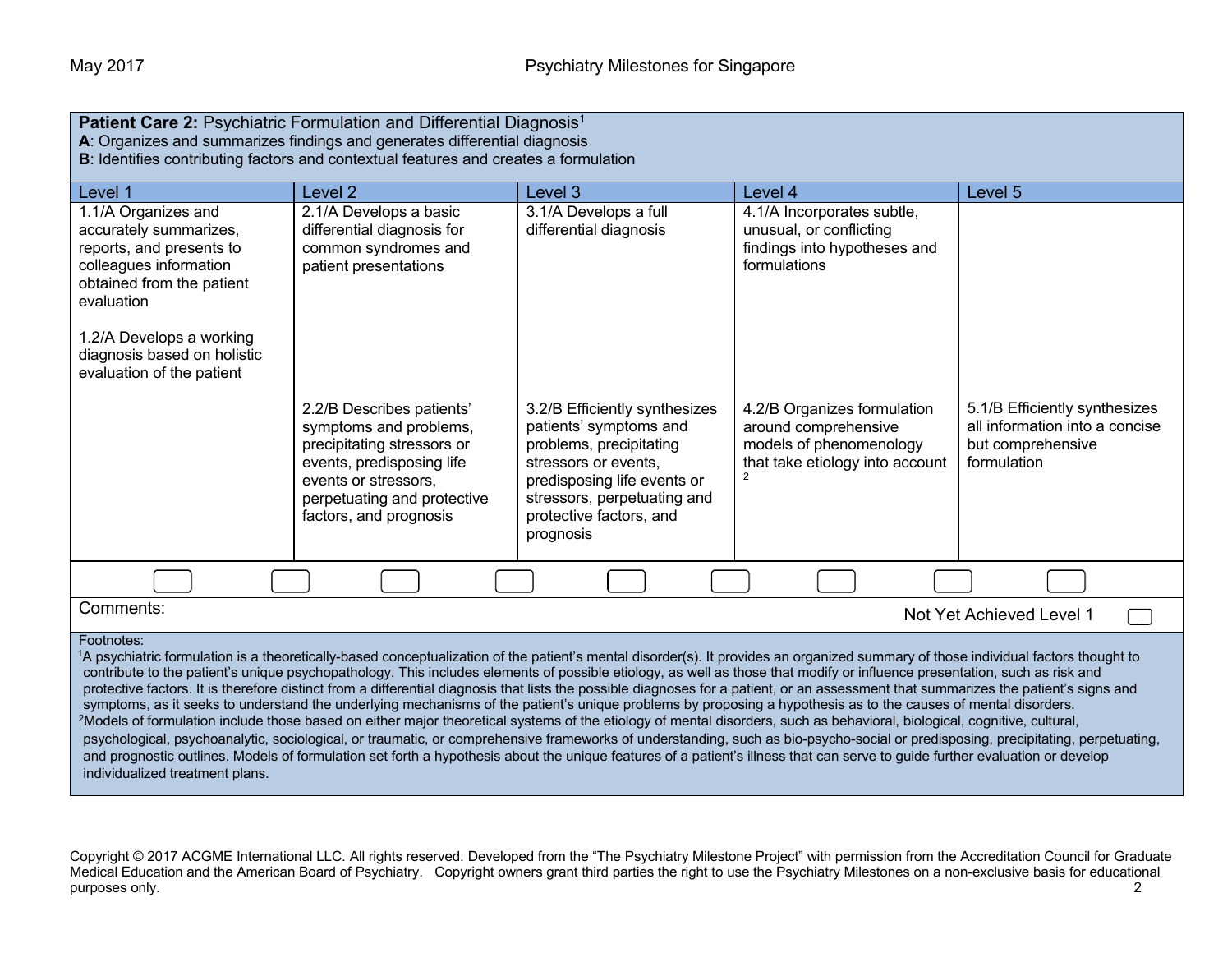## May 2017 May 2017 **Psychiatry Milestones for Singapore**

| <b>Patient Care 3: Treatment Planning and Management</b><br>A: Creates treatment plan<br>B: Manages patient crises, recognizing need for supervision when indicated<br>C: Monitors and revises treatment when indicated |                                                                                                        |                                                                                                                                       |                                                                                        |                                                                                                           |
|-------------------------------------------------------------------------------------------------------------------------------------------------------------------------------------------------------------------------|--------------------------------------------------------------------------------------------------------|---------------------------------------------------------------------------------------------------------------------------------------|----------------------------------------------------------------------------------------|-----------------------------------------------------------------------------------------------------------|
| Level 1                                                                                                                                                                                                                 | Level <sub>2</sub>                                                                                     | Level 3                                                                                                                               | Level 4                                                                                | Level 5                                                                                                   |
| 1.1/A Identifies potential<br>treatment options                                                                                                                                                                         | 2.1/A Sets treatment goals<br>in collaboration with the<br>patient                                     | 3.1/A Incorporates<br>manual-based treatment <sup>1</sup><br>when appropriate                                                         | 4.1/A Devises<br>individualized treatment<br>plan for complex<br>presentations         | 5.1/A Supervises<br>treatment planning of other<br>learners and<br>multidisciplinary providers            |
|                                                                                                                                                                                                                         | 2.2/A Incorporates a<br>clinical practice guideline<br>or treatment algorithm<br>when available        | 3.2/A Applies an<br>understanding of<br>psychiatric, neurologic,<br>and medical co-morbidities<br>to treatment selection <sup>2</sup> | 4.2/A Integrates multiple<br>modalities and providers in<br>comprehensive approach $3$ | 5.2/A Integrates emerging<br>neurobiological and<br>genetic knowledge into<br>treatment plan <sup>4</sup> |
|                                                                                                                                                                                                                         | 2.3/A Recognizes co-<br>morbid conditions and side<br>effects' impact on<br>treatment                  | 3.3/A Links treatment to<br>formulation                                                                                               |                                                                                        |                                                                                                           |
| 1.2/B Recognizes patient<br>in crisis or acute<br>presentation                                                                                                                                                          | 2.4/B Manages patient<br>crises with supervision                                                       |                                                                                                                                       |                                                                                        |                                                                                                           |
|                                                                                                                                                                                                                         | 2.5/B Recognizes need for<br>consultation and<br>supervision for<br>complicated or refractory<br>cases |                                                                                                                                       |                                                                                        |                                                                                                           |
| 1.3/C Recognizes patient<br>readiness for treatment                                                                                                                                                                     | 2.6/C Monitors treatment<br>adherence and response                                                     | 3.4/C Re-evaluates and<br>revises treatment<br>approach based on new                                                                  | 4.3/C Appropriately<br>modifies treatment<br>techniques and flexibly                   |                                                                                                           |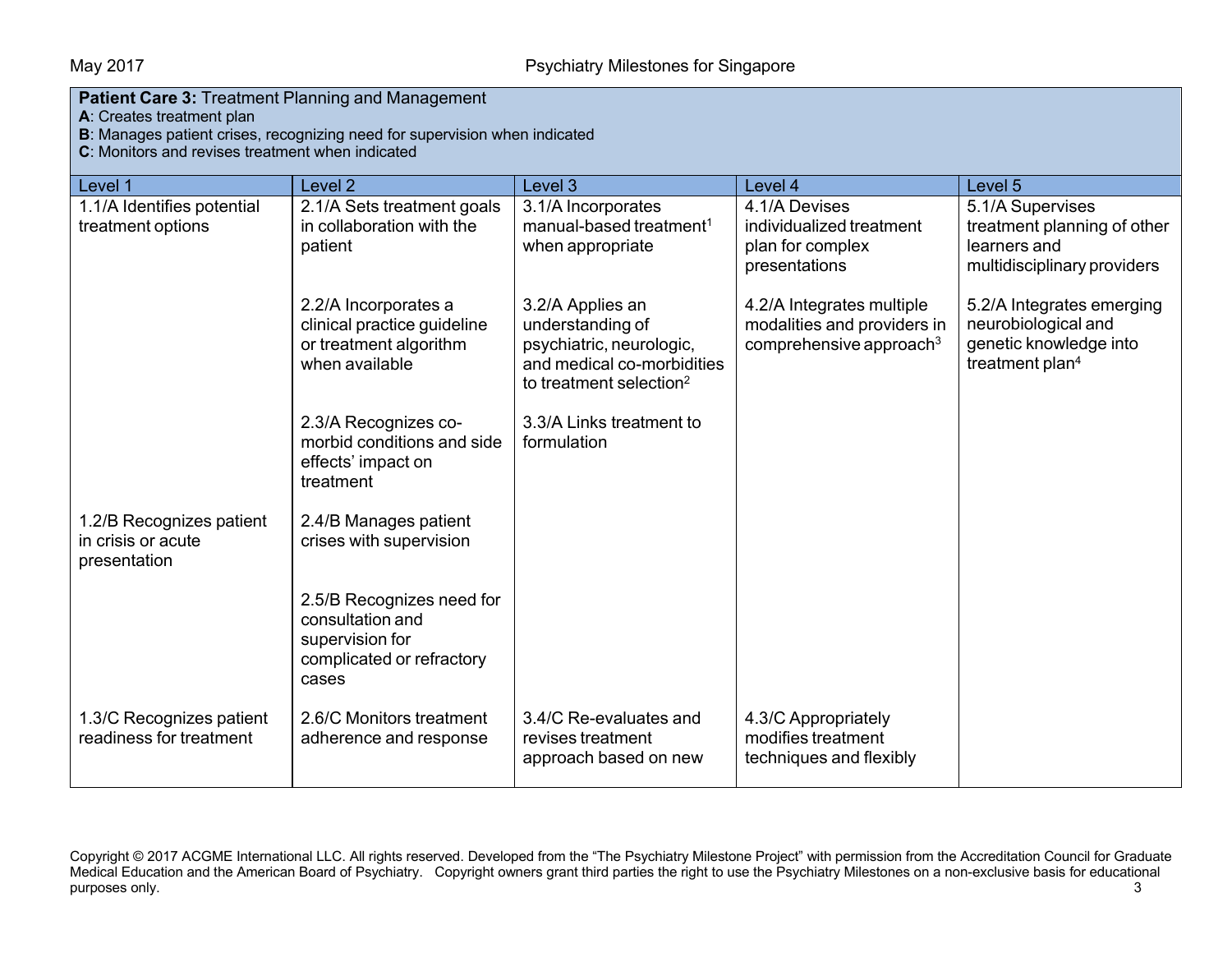|                                                                                                                                                                                                                                                                                                                                                                                                                                                                                                                                                                                                                                                                                                                                                                                                                                                                                                                                                                                                                                                                                         |  | information and or<br>response to treatment | applies practice guidelines<br>to fit patient need |                          |  |
|-----------------------------------------------------------------------------------------------------------------------------------------------------------------------------------------------------------------------------------------------------------------------------------------------------------------------------------------------------------------------------------------------------------------------------------------------------------------------------------------------------------------------------------------------------------------------------------------------------------------------------------------------------------------------------------------------------------------------------------------------------------------------------------------------------------------------------------------------------------------------------------------------------------------------------------------------------------------------------------------------------------------------------------------------------------------------------------------|--|---------------------------------------------|----------------------------------------------------|--------------------------|--|
|                                                                                                                                                                                                                                                                                                                                                                                                                                                                                                                                                                                                                                                                                                                                                                                                                                                                                                                                                                                                                                                                                         |  |                                             |                                                    |                          |  |
| Comments:                                                                                                                                                                                                                                                                                                                                                                                                                                                                                                                                                                                                                                                                                                                                                                                                                                                                                                                                                                                                                                                                               |  |                                             |                                                    | Not Yet Achieved Level 1 |  |
| Footnotes:<br>1Manual-based treatment is any psychotherapy that relies on written instructions for the therapist on the steps and conduct of treatment, often including specific indications,<br>techniques, goals, and objectives. Manual-based treatments are frequently theory-driven and evidence-based. Examples of manual-based treatments include Interpersonal<br>Psychotherapy, Dialectical-Behavioral Therapy, and many Cognitive-Behavioral Therapies.<br><sup>2</sup> Examples might include psychopharmacology in the presence of neurodegenerative disorders, traumatic brain injury, critical medical illness, and cancer treatment, as well as<br>understanding the family, systems, and multidisciplinary team efforts for the best outcome for treatment.<br><sup>3</sup> Understanding and use of an array of modalities and providers may include consideration of complementary and alternative medicine, occupational therapy, and physical<br>therapy.<br><sup>4</sup> Examples may include cytochrome genetics, ethnic differences, and family counseling, etc. |  |                                             |                                                    |                          |  |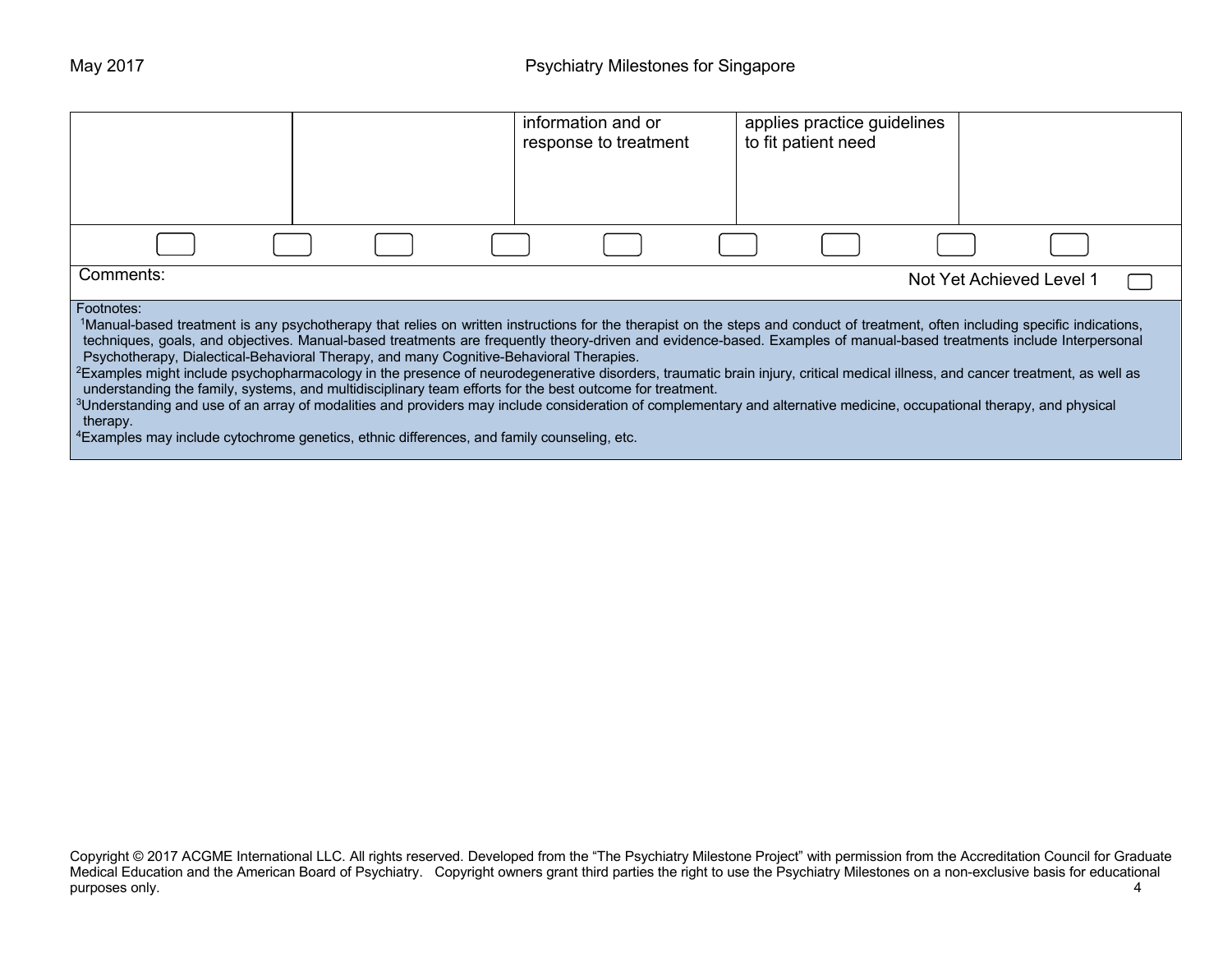**Patient Care 4: Psychotherapy** 

Refers to 1) the practice and delivery of psychotherapies, including psychodynamic<sup>1</sup>cognitive-behavioral<sup>2</sup>, and supportive therapies<sup>3</sup>; 2) exposure to couples, family, and group therapies; and 3) integrating psychotherapy with psychopharmacology

**A:** Empathy and process

**B**: Boundaries

**C:** The alliance and provision of psychotherapies

**D:** Seeking and providing psychotherapy supervision

| Level 1                                                                                                   | Level <sub>2</sub>                                                                                                                                       | Level 3                                                                                                                                                                                                                       | Level 4                                                                                                                                                            | Level 5                                                                                                                                                  |
|-----------------------------------------------------------------------------------------------------------|----------------------------------------------------------------------------------------------------------------------------------------------------------|-------------------------------------------------------------------------------------------------------------------------------------------------------------------------------------------------------------------------------|--------------------------------------------------------------------------------------------------------------------------------------------------------------------|----------------------------------------------------------------------------------------------------------------------------------------------------------|
| 1.1/A Accurately identifies<br>patient emotions,<br>particularly sadness,<br>anger, and fear <sup>4</sup> | 2.1/A Identifies and reflects<br>the core feeling and key<br>issue for the patient during<br>a session                                                   | 3.1/A Identifies and reflects<br>the core feeling, key issue,<br>and what the issue means<br>to the patient<br>3.2/A Links feelings,<br>behavior, recurrent/central<br>themes/schemas, and their<br>meaning to the patient as |                                                                                                                                                                    |                                                                                                                                                          |
| 1.2/B Maintains<br>appropriate professional<br>boundaries                                                 | 2.2/B Maintains<br>appropriate professional<br>boundaries in<br>psychotherapeutic<br>relationships while being<br>responsive to the patient <sup>5</sup> | they shift within and across<br>sessions<br>3.3/B Recognizes and<br>avoids potential boundary<br>violations                                                                                                                   | 4.1/B Anticipates and<br>appropriately manages<br>potential boundary<br>crossings and avoids<br>boundary violations                                                |                                                                                                                                                          |
| 1.3/C Demonstrates a<br>professional interest and<br>curiosity in a patient's story                       | 2.3/C Establishes and<br>maintains a therapeutic<br>alliance with patients with<br>uncomplicated problems <sup>6</sup>                                   | 3.4/C Establishes and<br>maintains a therapeutic<br>alliance with, and provides<br>psychotherapies (at least<br>supportive,<br>psychodynamic, and<br>cognitive-behavioral) to,<br>patients with<br>uncomplicated problems     | 4.2/C Selects a<br>psychotherapeutic modality<br>and tailors the selected<br>psychotherapy to the<br>patient on the basis of an<br>appropriate case<br>formulation | 5.1/C Establishes and<br>maintains a therapeutic<br>alliance with, and provides<br>supportive psychotherapy<br>to, patients with<br>complicated problems |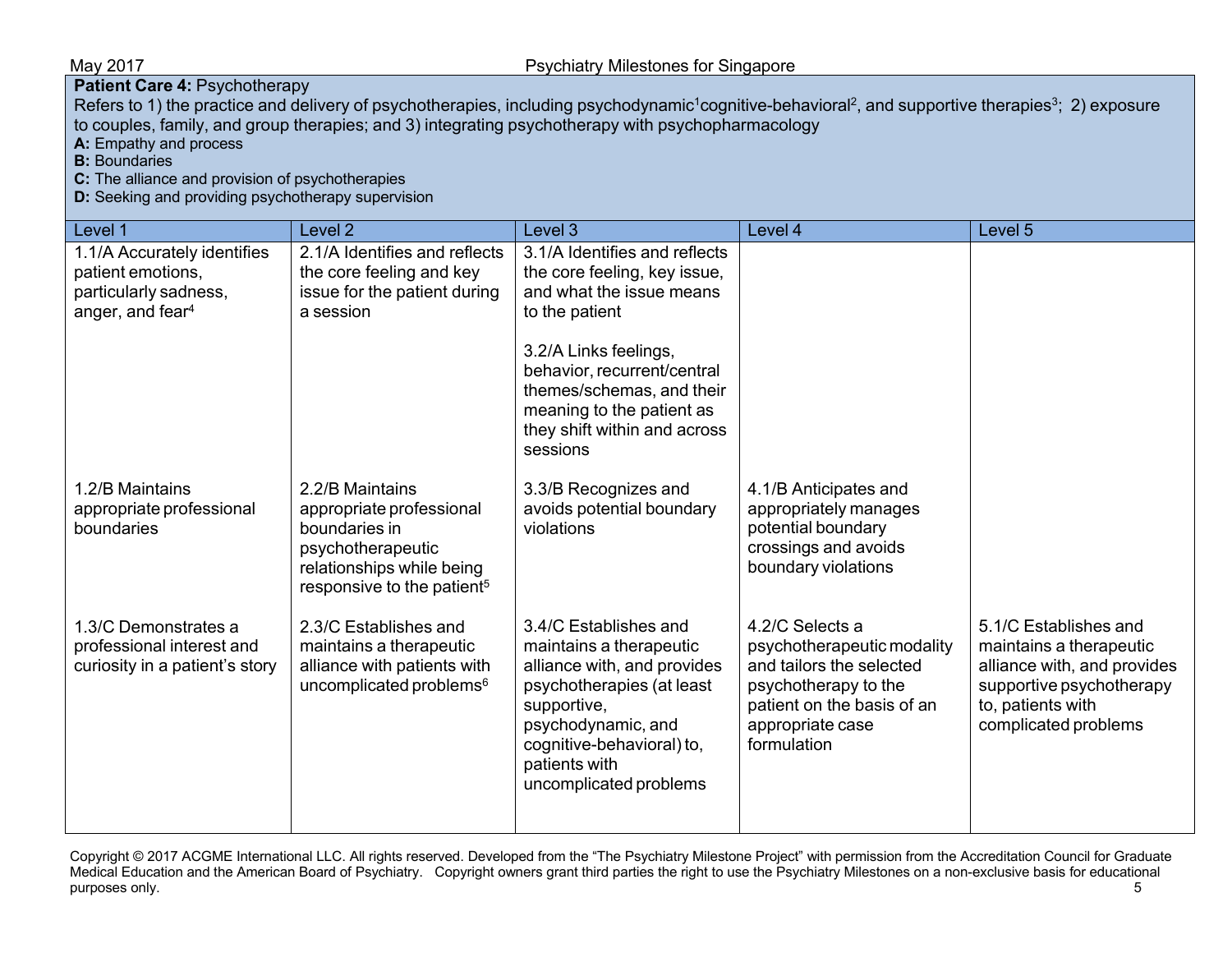| May 2017                                                                                                                                                                                                                                                                                                                                                                                                                                                                                                                                                                                                                                                                                                                                                                                                                                                                                                                                                                                                                                                                                                                                                                                                                                                                                                                                                                                                                                                                                                                                                                                                                                                                                                                                                                                                        |                                                                              | <b>Psychiatry Milestones for Singapore</b>                                                                                                                                                                                                                                                                                                             |                                                                                                    |                                                                                                                 |
|-----------------------------------------------------------------------------------------------------------------------------------------------------------------------------------------------------------------------------------------------------------------------------------------------------------------------------------------------------------------------------------------------------------------------------------------------------------------------------------------------------------------------------------------------------------------------------------------------------------------------------------------------------------------------------------------------------------------------------------------------------------------------------------------------------------------------------------------------------------------------------------------------------------------------------------------------------------------------------------------------------------------------------------------------------------------------------------------------------------------------------------------------------------------------------------------------------------------------------------------------------------------------------------------------------------------------------------------------------------------------------------------------------------------------------------------------------------------------------------------------------------------------------------------------------------------------------------------------------------------------------------------------------------------------------------------------------------------------------------------------------------------------------------------------------------------|------------------------------------------------------------------------------|--------------------------------------------------------------------------------------------------------------------------------------------------------------------------------------------------------------------------------------------------------------------------------------------------------------------------------------------------------|----------------------------------------------------------------------------------------------------|-----------------------------------------------------------------------------------------------------------------|
|                                                                                                                                                                                                                                                                                                                                                                                                                                                                                                                                                                                                                                                                                                                                                                                                                                                                                                                                                                                                                                                                                                                                                                                                                                                                                                                                                                                                                                                                                                                                                                                                                                                                                                                                                                                                                 | 2.4/C Utilizes elements of<br>supportive therapy in<br>treatment of patients | 3.5/C Manages the<br>emotional content of, and<br>feelings aroused during,<br>sessions<br>3.6/C Successfully guides<br>the patient through the<br>different phases of<br>psychotherapy, including<br>termination<br>3.7/C Integrates the<br>selected psychotherapy<br>with other treatment<br>modalities and other<br>treatment providers <sup>7</sup> | 4.3/C, D Recognizes, seeks<br>appropriate consultation<br>about, and manages<br>treatment impasses | 5.2/C Personalizes<br>treatment based on<br>awareness of one's own<br>skill sets, strengths, and<br>limitations |
| 1.4/D Recognizes need to<br>seek supervision                                                                                                                                                                                                                                                                                                                                                                                                                                                                                                                                                                                                                                                                                                                                                                                                                                                                                                                                                                                                                                                                                                                                                                                                                                                                                                                                                                                                                                                                                                                                                                                                                                                                                                                                                                    |                                                                              | 3.8/D Balances<br>autonomy with needs for<br>consultation and<br>supervision                                                                                                                                                                                                                                                                           |                                                                                                    |                                                                                                                 |
|                                                                                                                                                                                                                                                                                                                                                                                                                                                                                                                                                                                                                                                                                                                                                                                                                                                                                                                                                                                                                                                                                                                                                                                                                                                                                                                                                                                                                                                                                                                                                                                                                                                                                                                                                                                                                 |                                                                              |                                                                                                                                                                                                                                                                                                                                                        |                                                                                                    |                                                                                                                 |
| Comments:                                                                                                                                                                                                                                                                                                                                                                                                                                                                                                                                                                                                                                                                                                                                                                                                                                                                                                                                                                                                                                                                                                                                                                                                                                                                                                                                                                                                                                                                                                                                                                                                                                                                                                                                                                                                       |                                                                              |                                                                                                                                                                                                                                                                                                                                                        |                                                                                                    | Not Yet Achieved Level 1                                                                                        |
| Footnotes:<br>1Psychodynamic therapy includes the capacity to generate a case formulation, to demonstrate techniques of intervention, and to understand the concepts of resistance/defenses,<br>transference/countertransference.<br><sup>2</sup> Cognitive-behavioral therapy includes the capacity to generate a case formulation, to demonstrate techniques of intervention, including behavior change, skills acquisition, and to<br>address cognitive distortions.<br><sup>3</sup> Supportive therapy includes the capacity to generate a case formulation, to demonstrate techniques of intervention, and to strengthen the patient's adaptive defenses, resilience,<br>and social supports.<br><sup>4</sup> This thread (A), consisting of the first items in Levels 1-4, regarding the development of empathy across residency, is adapted from the American Association of Directors of<br>Psychiatric Residency Training (AADPRT) Psychotherapy Workgroup's document "Benchmarks for Psychotherapy Training."<br><sup>5</sup> This refers to the ability to maintain professional boundaries in psychotherapy without being aloof or overly detached.<br><sup>6</sup> Examples of uncomplicated problems are major depression or panic disorder without co-morbidity.<br>7At this level, the resident is expected to be able to integrate both psychotherapy and psychopharmacology in combined treatment of a patient, to deliver psychotherapy or<br>psychopharmacology in collaboration with another provider who is doing the other treatment (shared treatment), and to be able to anticipate, discuss, and manage issues that<br>result from a patient's receiving other treatments (e.g., family, couples, or group therapy; psychopharmacology) at the same time as individual psychotherapy. |                                                                              |                                                                                                                                                                                                                                                                                                                                                        |                                                                                                    |                                                                                                                 |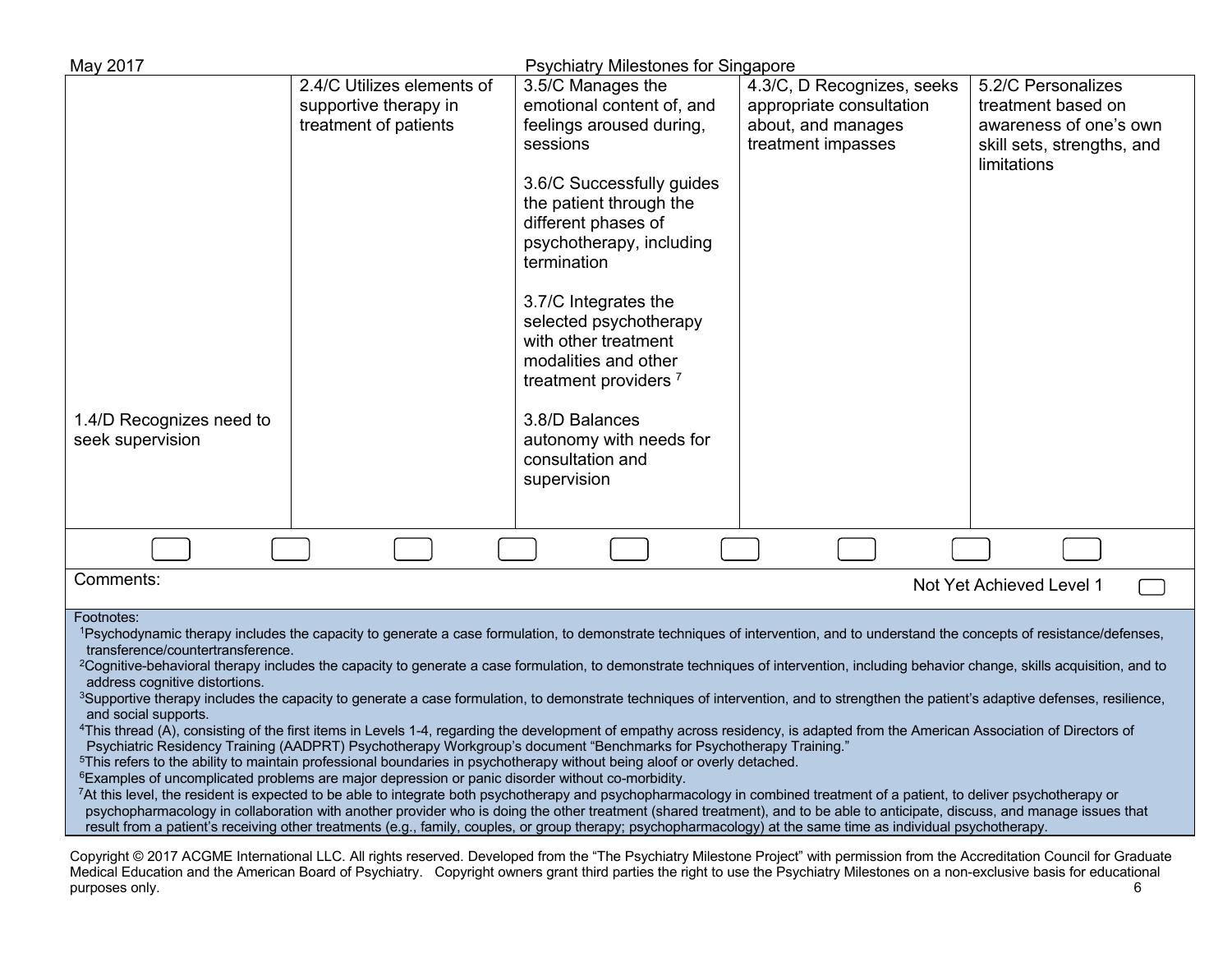## **Patient Care 5:** Somatic Therapies

Somatic therapies including psychopharmacology, electroconvulsive therapy (ECT), and emerging neuromodulation therapies

**A:** Using psychopharmacologic agents in treatment

**B:** Education of patient about medications

**C:** Monitoring of patient response to treatment and adjusting accordingly

**D:** Other somatic treatments

| Level 1                                                                                                                                                                                                                                                                   | Level <sub>2</sub>                                                                                                                                                                                                                  | Level 3                                                                                                                         | Level 4                                                                      | Level 5                                                                                                                         |
|---------------------------------------------------------------------------------------------------------------------------------------------------------------------------------------------------------------------------------------------------------------------------|-------------------------------------------------------------------------------------------------------------------------------------------------------------------------------------------------------------------------------------|---------------------------------------------------------------------------------------------------------------------------------|------------------------------------------------------------------------------|---------------------------------------------------------------------------------------------------------------------------------|
| 1.1/A Lists commonly<br>used<br>psychopharmacologic<br>agents and their<br>indications to target<br>specific psychiatric<br>symptoms (e.g.,<br>depression, psychosis)<br>1.2/A Appropriately<br>prescribes <sup>1</sup> commonly<br>used<br>psychopharmacologic<br>agents |                                                                                                                                                                                                                                     | 3.1/A Manages<br>pharmacokinetic and<br>pharmacodynamic drug<br>interactions when using<br>multiple medications<br>concurrently | 4.1/A Titrates dosage and<br>manages side effects of<br>multiple medications |                                                                                                                                 |
| 1.3/B Reviews with the<br>patient/family general<br>indications, dosing<br>parameters, and common<br>side effects for commonly<br>prescribed<br>psychopharmacologic<br>agents                                                                                             | 2.1/B Incorporates basic<br>knowledge of proposed<br>mechanisms of action and<br>metabolism of commonly<br>prescribed<br>psychopharmacologic<br>agents in treatment<br>selection, and explains<br>rationale to<br>patients/families |                                                                                                                                 |                                                                              | 5.1/B Explains less<br>common somatic treatment<br>choices to patients/families<br>in terms of proposed<br>mechanisms of action |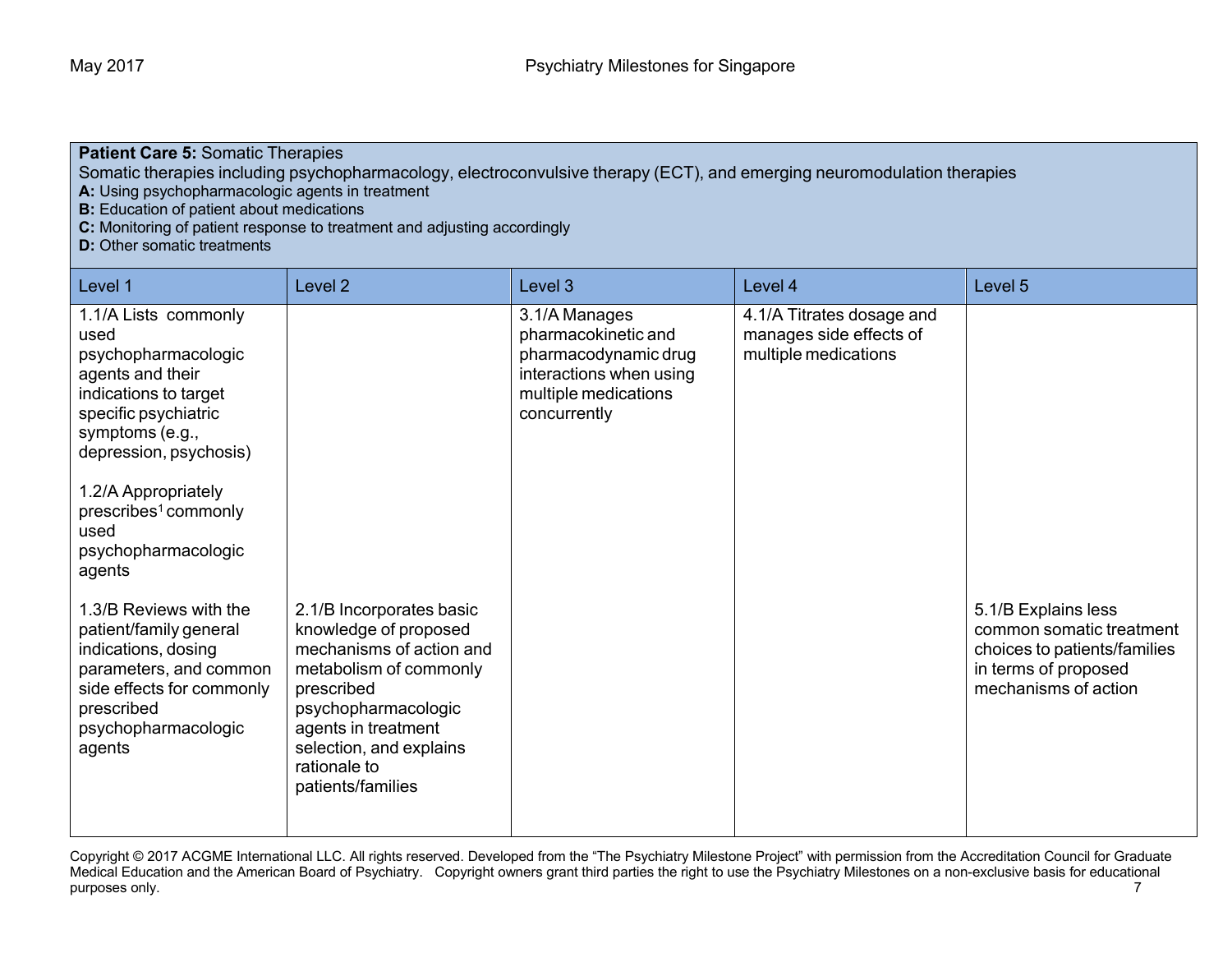| May 2017                                                                                                                                                                                                                                                                                                                                                                   | <b>Psychiatry Milestones for Singapore</b> |                                        |                           |
|----------------------------------------------------------------------------------------------------------------------------------------------------------------------------------------------------------------------------------------------------------------------------------------------------------------------------------------------------------------------------|--------------------------------------------|----------------------------------------|---------------------------|
| 1.4/C Obtains basic                                                                                                                                                                                                                                                                                                                                                        | 3.2/C Monitors relevant lab                | 4.2/C Appropriately selects            | 5.2/C Integrates emerging |
| physical exam and lab                                                                                                                                                                                                                                                                                                                                                      | studies throughout                         | evidence-based somatic                 | studies of somatic        |
| studies necessary to                                                                                                                                                                                                                                                                                                                                                       | treatment, and                             | treatment options (including           | treatments into clinical  |
| initiate treatment with                                                                                                                                                                                                                                                                                                                                                    | incorporates emerging                      | second and third line agents           | practice                  |
| commonly prescribed                                                                                                                                                                                                                                                                                                                                                        | physical and laboratory                    | and other somatic                      |                           |
| medications                                                                                                                                                                                                                                                                                                                                                                | findings into somatic                      | treatments <sup>2</sup> ) for patients |                           |
|                                                                                                                                                                                                                                                                                                                                                                            | treatment strategy                         | whose symptoms are                     |                           |
|                                                                                                                                                                                                                                                                                                                                                                            |                                            | partially responsive or not            |                           |
|                                                                                                                                                                                                                                                                                                                                                                            | 3.3/C Uses augmentation                    | responsive to treatment                |                           |
|                                                                                                                                                                                                                                                                                                                                                                            | strategies, with                           |                                        |                           |
|                                                                                                                                                                                                                                                                                                                                                                            | supervision, when primary                  |                                        |                           |
|                                                                                                                                                                                                                                                                                                                                                                            | pharmacological                            |                                        |                           |
|                                                                                                                                                                                                                                                                                                                                                                            | interventions are only                     |                                        |                           |
|                                                                                                                                                                                                                                                                                                                                                                            | partially successful <sup>1</sup>          |                                        |                           |
|                                                                                                                                                                                                                                                                                                                                                                            |                                            |                                        |                           |
| 2.2/D Seeks consultation                                                                                                                                                                                                                                                                                                                                                   |                                            |                                        |                           |
| and supervision regarding                                                                                                                                                                                                                                                                                                                                                  |                                            |                                        |                           |
| potential referral for ECT                                                                                                                                                                                                                                                                                                                                                 |                                            |                                        |                           |
|                                                                                                                                                                                                                                                                                                                                                                            |                                            |                                        |                           |
|                                                                                                                                                                                                                                                                                                                                                                            |                                            |                                        |                           |
|                                                                                                                                                                                                                                                                                                                                                                            |                                            |                                        |                           |
|                                                                                                                                                                                                                                                                                                                                                                            |                                            |                                        |                           |
| Comments:<br>Not Yet Achieved Level 1                                                                                                                                                                                                                                                                                                                                      |                                            |                                        |                           |
| Footnotes:                                                                                                                                                                                                                                                                                                                                                                 |                                            |                                        |                           |
| 1This includes: (a) selection of agent, dose, and titration, based on psychiatric diagnoses, target symptoms, and specifics of patient's history; (b) discussion of potential risks and<br>benefits with patients (and family members, where appropriate); (c) decision regarding whether or not to prescribe a medication (or medication versus other type of treatment). |                                            |                                        |                           |

<sup>2</sup>Examples of other somatic therapies include neuromodulation, biofeedback, and phototherapy.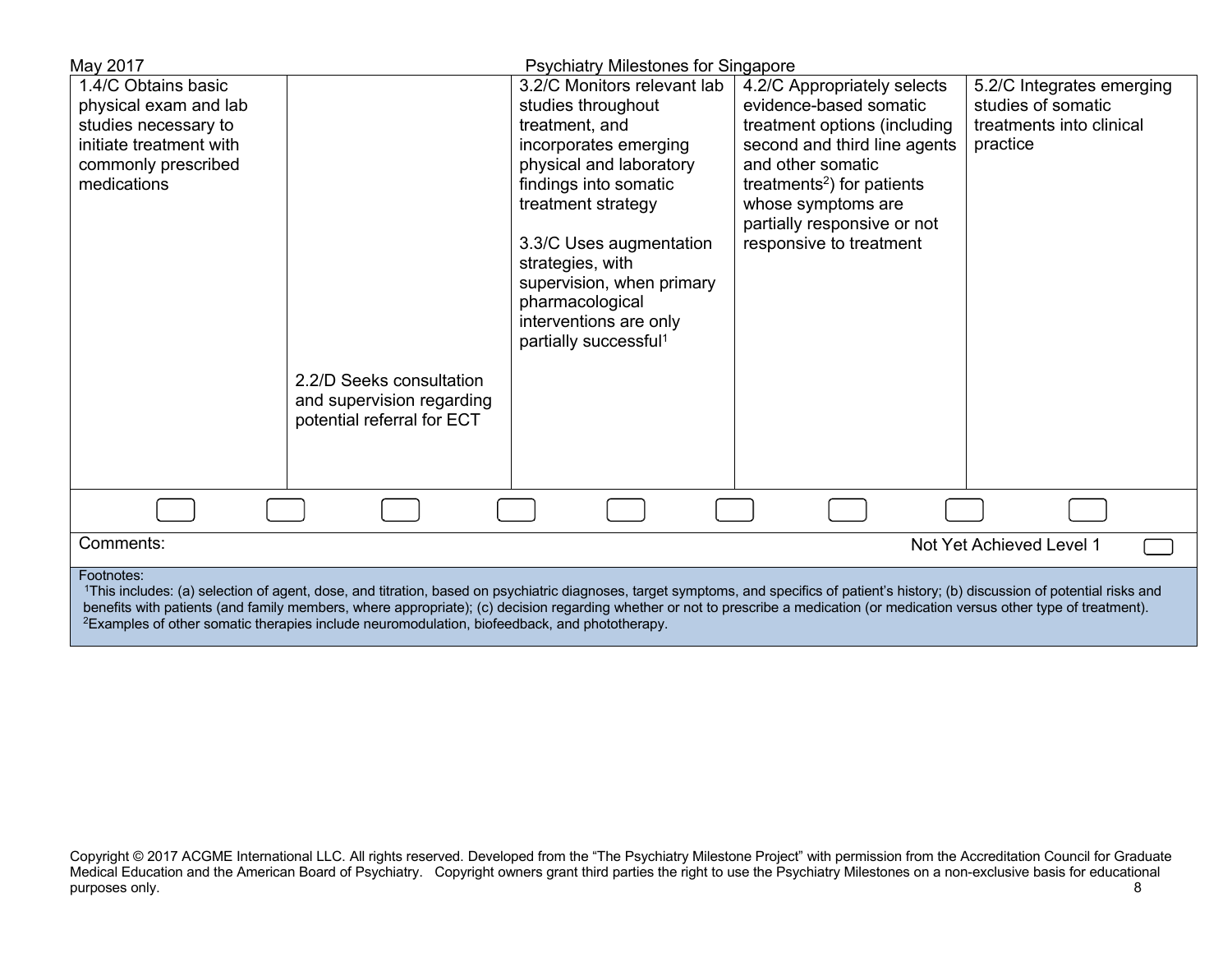## May 2017 May 2017 **Psychiatry Milestones for Singapore**

| Medical Knowledge 1: Development Through the Life Cycle (Including the Impact of Psychopathology on the Trajectory of Development and<br>Development on the Expression of Psychopathology)                                                                                                                                                                                                                                                                                                                                                                                                                                                                                                                                                                                                                                                                                                                                                                                                      |                                                                                                                                                                                                            |                                                                                                                                                                                                        |                                                                                                                                                     |                                                                                                        |  |
|-------------------------------------------------------------------------------------------------------------------------------------------------------------------------------------------------------------------------------------------------------------------------------------------------------------------------------------------------------------------------------------------------------------------------------------------------------------------------------------------------------------------------------------------------------------------------------------------------------------------------------------------------------------------------------------------------------------------------------------------------------------------------------------------------------------------------------------------------------------------------------------------------------------------------------------------------------------------------------------------------|------------------------------------------------------------------------------------------------------------------------------------------------------------------------------------------------------------|--------------------------------------------------------------------------------------------------------------------------------------------------------------------------------------------------------|-----------------------------------------------------------------------------------------------------------------------------------------------------|--------------------------------------------------------------------------------------------------------|--|
| A: Knowledge of human development                                                                                                                                                                                                                                                                                                                                                                                                                                                                                                                                                                                                                                                                                                                                                                                                                                                                                                                                                               |                                                                                                                                                                                                            |                                                                                                                                                                                                        |                                                                                                                                                     |                                                                                                        |  |
|                                                                                                                                                                                                                                                                                                                                                                                                                                                                                                                                                                                                                                                                                                                                                                                                                                                                                                                                                                                                 | B: Knowledge of pathological and environmental influences on development                                                                                                                                   |                                                                                                                                                                                                        |                                                                                                                                                     |                                                                                                        |  |
| C: Incorporation of developmental concepts in understanding                                                                                                                                                                                                                                                                                                                                                                                                                                                                                                                                                                                                                                                                                                                                                                                                                                                                                                                                     |                                                                                                                                                                                                            |                                                                                                                                                                                                        |                                                                                                                                                     |                                                                                                        |  |
| Level 1                                                                                                                                                                                                                                                                                                                                                                                                                                                                                                                                                                                                                                                                                                                                                                                                                                                                                                                                                                                         | Level <sub>2</sub>                                                                                                                                                                                         | Level 3                                                                                                                                                                                                | Level 4                                                                                                                                             | Level 5                                                                                                |  |
| 1.1/A Describes the basic<br>stages of normal physical,<br>social, and cognitive<br>development through the<br>life cycle <sup>1</sup>                                                                                                                                                                                                                                                                                                                                                                                                                                                                                                                                                                                                                                                                                                                                                                                                                                                          | 2.2/A Recognizes deviation<br>from normal development,<br>including arrests and<br>regressions at a basic level                                                                                            | 3.1/A Explains developmental<br>tasks and transitions<br>throughout the life cycle,<br>utilizing multiple conceptual<br>models <sup>3</sup>                                                            |                                                                                                                                                     | 5.1/A Incorporates new<br>neuroscientific knowledge<br>into his or her understanding<br>of development |  |
|                                                                                                                                                                                                                                                                                                                                                                                                                                                                                                                                                                                                                                                                                                                                                                                                                                                                                                                                                                                                 | 2.3/B Describes the effects of<br>emotional and sexual abuse<br>on the development of<br>personality and psychiatric<br>disorders in infancy,<br>childhood, adolescence, and<br>adulthood at a basic level | 3.2/B Describes the influence<br>of psychosocial factors<br>(gender, ethnic, cultural,<br>economic), general medical,<br>and neurological illness on<br>personality development and<br>psychopathology | 4.1/B Describes the influence<br>of acquisition and loss of<br>specific capacities in the<br>expression of psychopathology<br>across the life cycle |                                                                                                        |  |
|                                                                                                                                                                                                                                                                                                                                                                                                                                                                                                                                                                                                                                                                                                                                                                                                                                                                                                                                                                                                 |                                                                                                                                                                                                            |                                                                                                                                                                                                        | 4.2/B Gives examples of gene-<br>environment interaction<br>influences on development<br>and psychopathology <sup>4</sup>                           |                                                                                                        |  |
|                                                                                                                                                                                                                                                                                                                                                                                                                                                                                                                                                                                                                                                                                                                                                                                                                                                                                                                                                                                                 | 2.4/C Utilizes developmental<br>concepts in case formulation                                                                                                                                               | 3.3/C Utilizes appropriate<br>conceptual models of<br>development in case<br>formulation                                                                                                               |                                                                                                                                                     |                                                                                                        |  |
|                                                                                                                                                                                                                                                                                                                                                                                                                                                                                                                                                                                                                                                                                                                                                                                                                                                                                                                                                                                                 |                                                                                                                                                                                                            |                                                                                                                                                                                                        |                                                                                                                                                     |                                                                                                        |  |
| Comments:<br>Not Yet Achieved Level 1                                                                                                                                                                                                                                                                                                                                                                                                                                                                                                                                                                                                                                                                                                                                                                                                                                                                                                                                                           |                                                                                                                                                                                                            |                                                                                                                                                                                                        |                                                                                                                                                     |                                                                                                        |  |
| Footnotes:<br><sup>1</sup> Includes knowledge of motoric, linguistic, and cognitive development at the level required to pass the United States Medical Licensing Examination (USMLE) Step 2, and also<br>knowledge of developmental milestones in infancy through senescence, such as language acquisition, Piagetian cognitive development, and social and emotional development,<br>such as the emergence of stranger wariness in infancy and the theme of independence versus dependence in adolescence.<br><sup>2</sup> Knowledge of fetal, childhood, adolescent, and early adult brain development, including abnormal brain development caused by genetic disorders (Tay-Sachs), environmental<br>toxins, malnutrition, social deprivation, and other factors.<br><sup>3</sup> Using the theoretical models proposed by psychodynamic, cognitive, and behavioral theorists.<br>4An example is bipolar disorder with genetic diathesis + environmental stress leading to manic behavior. |                                                                                                                                                                                                            |                                                                                                                                                                                                        |                                                                                                                                                     |                                                                                                        |  |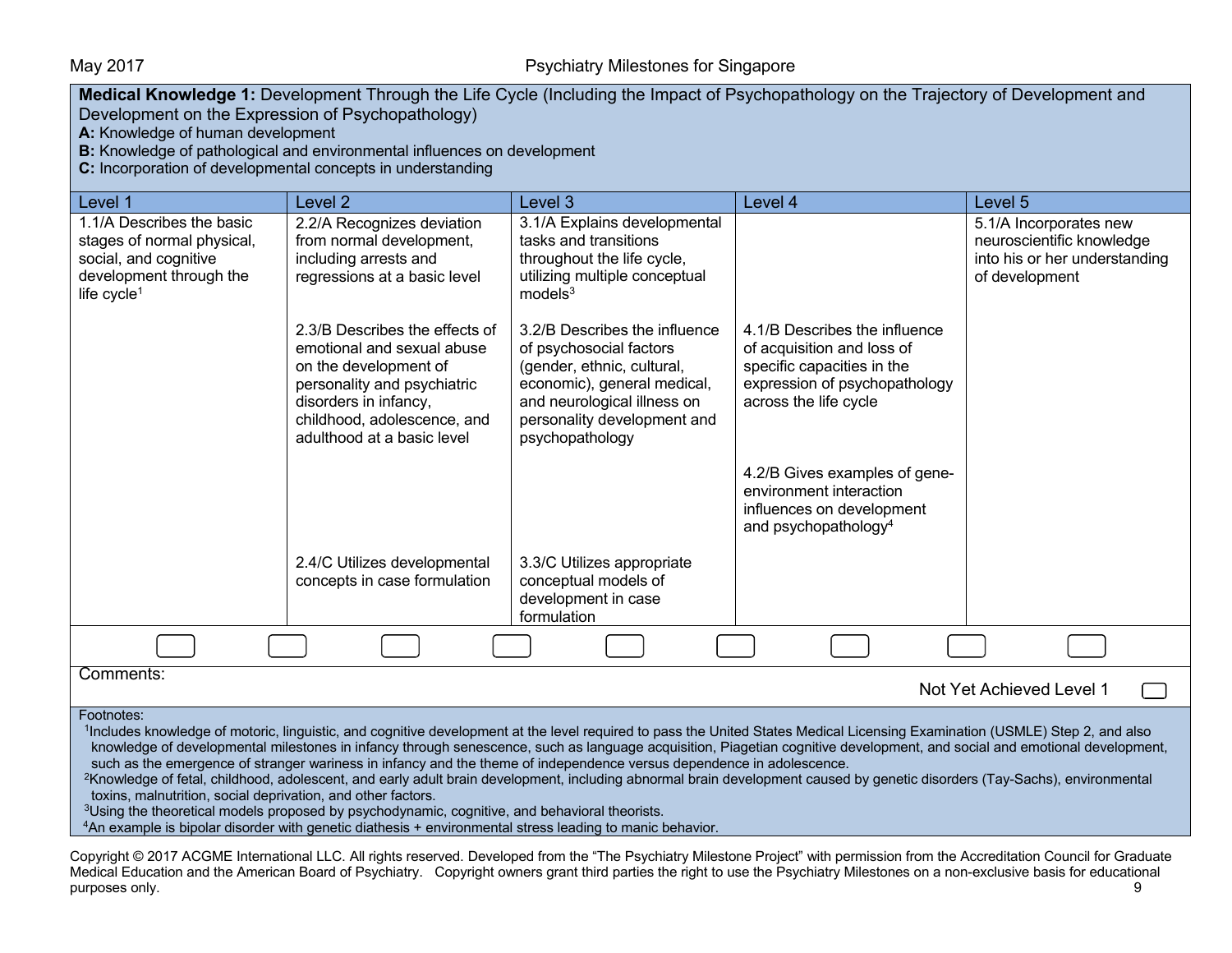### **Medical Knowledge 2: Psychopathology<sup>1</sup>**

Includes knowledge of diagnostic criteria, epidemiology, pathophysiology, course of illness, co-morbidities, and differential diagnosis of psychiatric disorders, including substance use disorders and presentation of psychiatric disorders across the life cycle and in diverse patient populations (e.g., different cultures, families, genders, sexual orientation, ethnicity, etc.)

**A:** Knowledge to identify and treat psychiatric conditions

**B:** Knowledge to assess risk and determine level of care

**C:** Knowledge at the interface of psychiatry and the rest of medicine

| Level 1                                                                                              | Level 2                                                                                                                                                                                                   | Level 3                                                                                                                                                                                                                                                | Level 4                                                                                                                                                                                                                                             | Level 5                                                                                                                                                                            |
|------------------------------------------------------------------------------------------------------|-----------------------------------------------------------------------------------------------------------------------------------------------------------------------------------------------------------|--------------------------------------------------------------------------------------------------------------------------------------------------------------------------------------------------------------------------------------------------------|-----------------------------------------------------------------------------------------------------------------------------------------------------------------------------------------------------------------------------------------------------|------------------------------------------------------------------------------------------------------------------------------------------------------------------------------------|
| 1.1/A Identifies the major<br>psychiatric diagnostic<br>system (DSM)                                 | 2.1/A Demonstrates<br>sufficient knowledge to<br>identify and treat common<br>psychiatric conditions in<br>adults in inpatient and<br>emergency settings (e.g.,<br>depression, mania, acute<br>psychosis) | 3.1/A Demonstrates<br>sufficient knowledge to<br>identify and treat most<br>psychiatric conditions<br>throughout the life cycle<br>and in a variety of settings <sup>2</sup>                                                                           | 4.1/A Demonstrates<br>sufficient knowledge to<br>identify and treat atypical<br>and complex psychiatric<br>conditions throughout the<br>life cycle and in a range of<br>settings (inpatient,<br>outpatient, emergency,<br>consultation liaison) $3$ |                                                                                                                                                                                    |
| 1.2/B Lists major risk and<br>protective factors for<br>danger to self and others                    | 2.2/B Demonstrates<br>knowledge of, and ability to<br>weigh risks and protective<br>factors for, danger to self<br>and/or others in<br>emergency and inpatient<br>settings                                | 3.2/B Displays knowledge<br>of, and the ability to weigh,<br>risk and protective factors<br>for, danger to self and/or<br>others across the life cycle,<br>as well as the ability to<br>determine the need for<br>acute psychiatric<br>hospitalization | 4.2/B Displays knowledge<br>sufficient to determine the<br>appropriate level of care for<br>patients expressing, or who<br>may represent, danger to<br>self and/or others, across<br>the life cycle and in a full<br>range of treatment settings    | 5.1/B Displays knowledge<br>sufficient to teach<br>assessment of risks and<br>the appropriate level of<br>care for patients who may<br>represent a danger to self<br>and/or others |
| 1.3/C Gives examples of<br>interactions between<br>medical and psychiatric<br>symptoms and disorders |                                                                                                                                                                                                           | 3.3/C Shows sufficient<br>knowledge to identify and<br>treat common psychiatric<br>manifestations of medical<br>illness (e.g., delirium,                                                                                                               | 4.3/C Shows knowledge<br>sufficient to identify and<br>treat a wide range of<br>psychiatric conditions in                                                                                                                                           | 5.2/C Shows sufficient<br>knowledge to identify and<br>treat uncommon<br>psychiatric conditions in                                                                                 |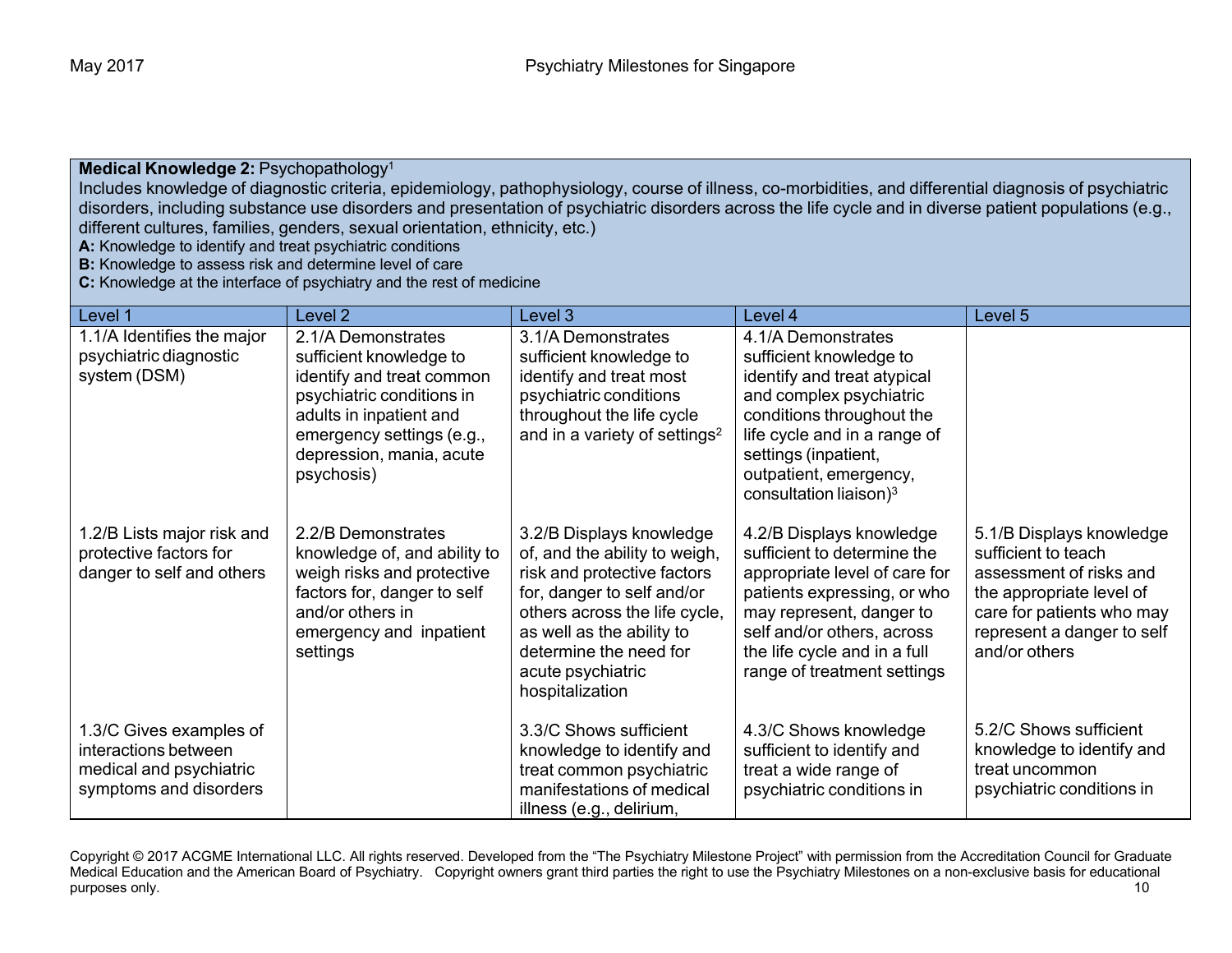| 1.4/C Shows sufficient<br>knowledge to perform an<br>initial medical and<br>neurological evaluation in<br>psychiatric inpatients                                                                                                                                                                                                                                                                                                                                                                                                                                                                                                                                                                                                                                                                                                                                                                                                                                                                                                  |  | depression, steroid-<br>induced syndromes)                                                                                                                              | patients with medical<br>disorders                                                                                                                                                                                                                                                                         | patients with medical<br>disorders                                                                                                                                         |
|-----------------------------------------------------------------------------------------------------------------------------------------------------------------------------------------------------------------------------------------------------------------------------------------------------------------------------------------------------------------------------------------------------------------------------------------------------------------------------------------------------------------------------------------------------------------------------------------------------------------------------------------------------------------------------------------------------------------------------------------------------------------------------------------------------------------------------------------------------------------------------------------------------------------------------------------------------------------------------------------------------------------------------------|--|-------------------------------------------------------------------------------------------------------------------------------------------------------------------------|------------------------------------------------------------------------------------------------------------------------------------------------------------------------------------------------------------------------------------------------------------------------------------------------------------|----------------------------------------------------------------------------------------------------------------------------------------------------------------------------|
| 1.5/C Demonstrates<br>sufficient knowledge to<br>identify common medical<br>conditions (e.g.,<br>hypothyroidism,<br>hyperlipidemia, diabetes)<br>in psychiatric patients                                                                                                                                                                                                                                                                                                                                                                                                                                                                                                                                                                                                                                                                                                                                                                                                                                                          |  | 3.4/C Demonstrates<br>sufficient knowledge to<br>include relevant medical<br>and neurological<br>conditions in the<br>differential diagnoses of<br>psychiatric patients | 4.4/C Demonstrates<br>sufficient knowledge to<br>systematically screen for,<br>evaluate, and diagnose<br>common medical conditions<br>in psychiatric patients, and<br>to ensure appropriate<br>further evaluation and<br>treatment of these<br>conditions in collaboration<br>with other medical providers | 5.3/C Demonstrates<br>sufficient knowledge to<br>detect and ensure<br>appropriate treatment of<br>uncommon medical<br>conditions in patients with<br>psychiatric disorders |
|                                                                                                                                                                                                                                                                                                                                                                                                                                                                                                                                                                                                                                                                                                                                                                                                                                                                                                                                                                                                                                   |  |                                                                                                                                                                         |                                                                                                                                                                                                                                                                                                            |                                                                                                                                                                            |
| Comments:<br>Not Yet Achieved Level 1                                                                                                                                                                                                                                                                                                                                                                                                                                                                                                                                                                                                                                                                                                                                                                                                                                                                                                                                                                                             |  |                                                                                                                                                                         |                                                                                                                                                                                                                                                                                                            |                                                                                                                                                                            |
| Footnotes:<br>1This milestone focuses on knowledge needed for patient care. Thus, knowledge of psychopathology can be assessed through multiple choice knowledge examinations (e.g.,<br>the Psychiatry Resident In-Training Examination (PRITE)), and/or through evaluations of the application of knowledge of psychopathology to patient care, such as standardized<br>patients or case vignettes, clinical skills evaluations, and knowledge evidenced during clinical rotations and the routine, supervised care of patients during residency.<br><sup>2</sup> This level includes identification and treatment of a wider array of conditions, across the life cycle (including childhood, adolescent, adult, and geriatric conditions), and in a<br>variety of settings (e.g., outpatient, consultation liaison, subspecialty settings).<br>3"Atypical" and "complex" psychiatric conditions refer to unusual presentations of common disorders, co-occurring disorders in patients with multiple co-morbid conditions, and |  |                                                                                                                                                                         |                                                                                                                                                                                                                                                                                                            |                                                                                                                                                                            |

diagnostically challenging clinical presentations.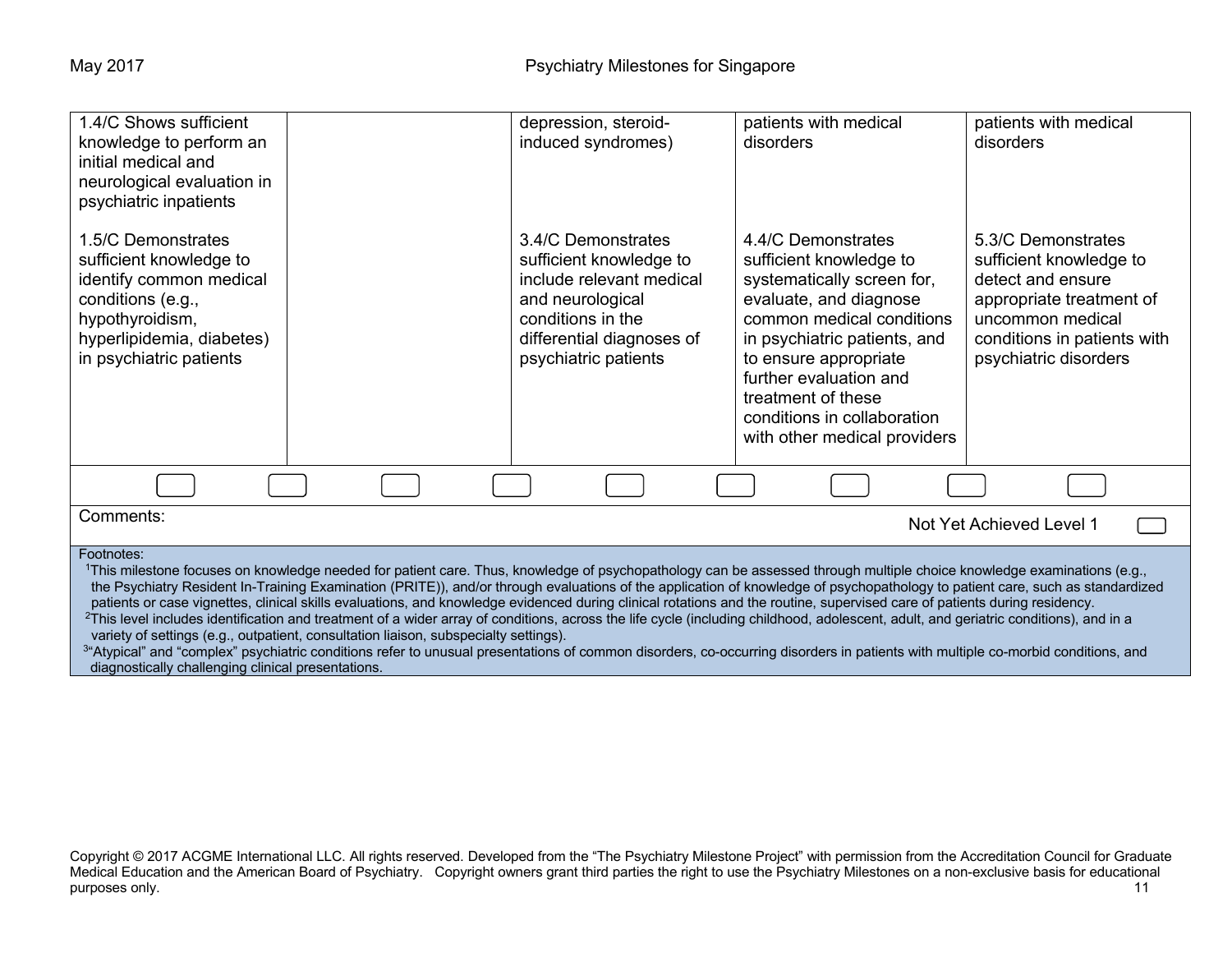| Medical Knowledge 3: Clinical Neuroscience <sup>1</sup><br>Includes knowledge of neurology, neuropsychiatry, neurodiagnostic testing, and relevant neuroscience and their application in clinical settings<br>A: Neurodiagnostic testing<br><b>B:</b> Neuropsychological testing<br>C: Neuropsychiatric co-morbidity<br><b>D:</b> Neurobiology<br>E: Applied neuroscience |                                                                                                                                                                                                                                                        |                                                                                                                                                 |                                                                                                                                                                                                                                                     |                                                                                                                                                                                          |  |  |
|---------------------------------------------------------------------------------------------------------------------------------------------------------------------------------------------------------------------------------------------------------------------------------------------------------------------------------------------------------------------------|--------------------------------------------------------------------------------------------------------------------------------------------------------------------------------------------------------------------------------------------------------|-------------------------------------------------------------------------------------------------------------------------------------------------|-----------------------------------------------------------------------------------------------------------------------------------------------------------------------------------------------------------------------------------------------------|------------------------------------------------------------------------------------------------------------------------------------------------------------------------------------------|--|--|
| Level 1                                                                                                                                                                                                                                                                                                                                                                   | Level 2                                                                                                                                                                                                                                                | Level 3                                                                                                                                         | Level 4                                                                                                                                                                                                                                             | Level <sub>5</sub>                                                                                                                                                                       |  |  |
| 1.1/A Knows commonly<br>available neuroimaging and<br>neurophysiologic diagnostic<br>modalities and how to order<br>them                                                                                                                                                                                                                                                  | 2.1/A Knows indications for<br>structural neuroimaging<br>(cranial computed<br>tomography [CT] and<br>magnetic resonance imaging<br>[MRI]) and neurophysiological<br>testing<br>(electroencephalography<br>[EEG], evoked potentials,<br>sleep studies) | 3.1/A Recognizes the<br>significance of abnormal<br>findings in routine<br>neurodiagnostic test <sup>4</sup> reports<br>in psychiatric patients | 4.1/A Explains the significance<br>of routine neuroimaging,<br>neurophysiological, and<br>neuropsychological testing<br>abnormalities to patients<br>4.2/A Knows clinical<br>indications and limitations of<br>functional neuroimaging <sup>5</sup> | 5.1/A Integrates recent<br>neurodiagnostic research into<br>understanding of<br>psychopathology                                                                                          |  |  |
| 1.2/B Knows how to order<br>neuropsychological testing                                                                                                                                                                                                                                                                                                                    | 2.2/B Describes common<br>neuropsychological tests and<br>their indications                                                                                                                                                                            | 3.2/B Knows indications for<br>specific neuropsychological<br>tests and understands<br>meaning of common<br>abnormal findings                   | 4.3/C Describes psychiatric<br>co-morbidities of neurologic<br>disorders <sup>6</sup> and less common<br>neurologic co-morbidities of<br>psychiatric disorders <sup>7</sup>                                                                         | 5.2/B Flexibly applies<br>knowledge of<br>neuropsychological findings<br>to the differential diagnoses<br>of complex patients                                                            |  |  |
|                                                                                                                                                                                                                                                                                                                                                                           |                                                                                                                                                                                                                                                        | 3.3/D Describes<br>neurobiological and genetic<br>hypotheses of common<br>psychiatric disorders and<br>their limitations                        |                                                                                                                                                                                                                                                     | 5.3/D Explains<br>neurobiological hypotheses<br>and genetic risks of<br>psychiatric disorders <sup>9</sup> to<br>patients<br>5.4/D Integrates knowledge of<br>neurobiology into advocacy |  |  |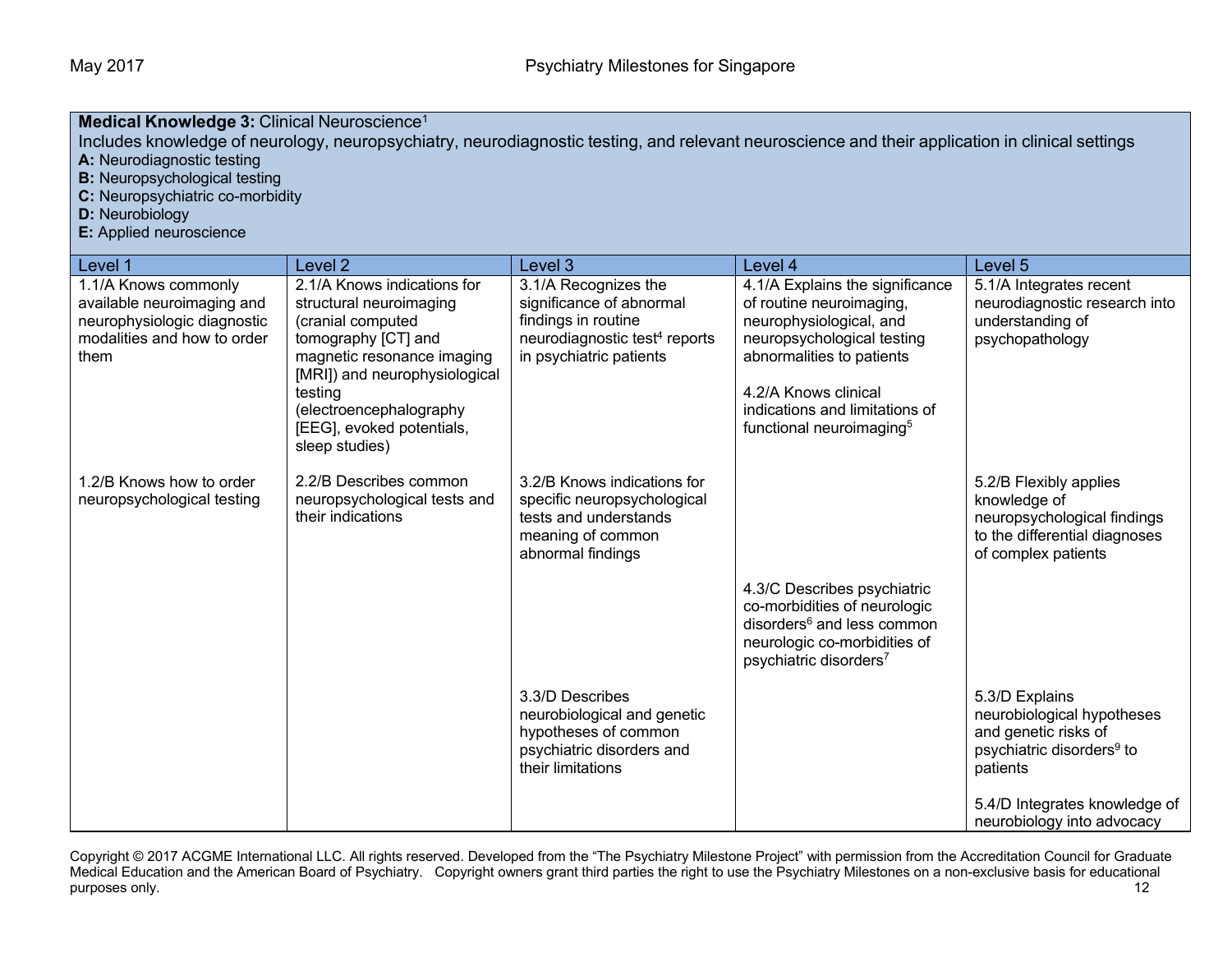|                                                                                                                                                                                                                                                                                                                                                                                                                                                                                                                                                                                                                                                                                                                                                                                                                                                                                                                                                                                                                                                                                                                                                                                                                                                                                                                                                                                                                                                                                                                                                                                                                                                                                                                                                                                                                                                                                                                                                                                                                                                                                                                                         | 2.3/E Identifies the brain<br>areas thought to be important<br>in social and emotional<br>behavior <sup>3</sup> |  | 4.4/E Demonstrates sufficient<br>knowledge to incorporate<br>leading neuroscientific<br>hypotheses of emotions and<br>social behaviors <sup>8</sup> into case<br>formulation | for psychiatric patient care<br>and stigma reduction <sup>10</sup> |  |
|-----------------------------------------------------------------------------------------------------------------------------------------------------------------------------------------------------------------------------------------------------------------------------------------------------------------------------------------------------------------------------------------------------------------------------------------------------------------------------------------------------------------------------------------------------------------------------------------------------------------------------------------------------------------------------------------------------------------------------------------------------------------------------------------------------------------------------------------------------------------------------------------------------------------------------------------------------------------------------------------------------------------------------------------------------------------------------------------------------------------------------------------------------------------------------------------------------------------------------------------------------------------------------------------------------------------------------------------------------------------------------------------------------------------------------------------------------------------------------------------------------------------------------------------------------------------------------------------------------------------------------------------------------------------------------------------------------------------------------------------------------------------------------------------------------------------------------------------------------------------------------------------------------------------------------------------------------------------------------------------------------------------------------------------------------------------------------------------------------------------------------------------|-----------------------------------------------------------------------------------------------------------------|--|------------------------------------------------------------------------------------------------------------------------------------------------------------------------------|--------------------------------------------------------------------|--|
|                                                                                                                                                                                                                                                                                                                                                                                                                                                                                                                                                                                                                                                                                                                                                                                                                                                                                                                                                                                                                                                                                                                                                                                                                                                                                                                                                                                                                                                                                                                                                                                                                                                                                                                                                                                                                                                                                                                                                                                                                                                                                                                                         |                                                                                                                 |  |                                                                                                                                                                              |                                                                    |  |
| Comments:                                                                                                                                                                                                                                                                                                                                                                                                                                                                                                                                                                                                                                                                                                                                                                                                                                                                                                                                                                                                                                                                                                                                                                                                                                                                                                                                                                                                                                                                                                                                                                                                                                                                                                                                                                                                                                                                                                                                                                                                                                                                                                                               |                                                                                                                 |  |                                                                                                                                                                              |                                                                    |  |
| Not Yet Achieved Level 1<br>Footnotes:<br>1This milestone focuses on knowledge needed for patient care. Thus, knowledge of clinical neuroscience can be assessed through multiple choice knowledge examination (e.g.,<br>PRITE), and/or through evaluations of the application of knowledge of clinical neuroscience to patient care, such as standardized patients or case vignettes, clinical skills<br>evaluations, and knowledge evidenced during clinical rotations and the routine, supervised care of patients during residency.<br><sup>2</sup> Common neuropsychological tests include the Montreal Cognitive Assessment (or Mini Mental State Examination), Wechsler Adult Intelligence Scale (or Halstead-Reitan<br>battery), Wechsler Memory Scale, Wide Range Achievement Test, Wisconsin Card Sorting Test, Clock Drawing Test.<br><sup>3</sup> Areas might include dorsolateral prefrontal cortex, anterior cingulate, amygdala, hippocampus, etc.<br><sup>4</sup> These include structural imaging and electrophysiologic testing.<br><sup>5</sup> For example, positron emission tomography (PET)/single-photon emission computed tomography (SPECT) in the diagnosis of Alzheimer's disease (supportive but non-<br>diagnostic); functional magnetic resonance imaging (fMRI) is not yet reimbursable for clinical use.<br><sup>6</sup> Examples include: mood disorder due to neurological condition, manic type, in right hemisphere or orbitofrontal strokes/tumors; depression in peri-basal ganglionic infarcts;<br>manic behavior in limbic encephalitis.<br>7Examples include: neuroleptic malignant syndrome; lethal catatonia; "Parkinson plus" syndromes (e.g., multisystem atrophy, dementia with Lewy bodies, etc).<br><sup>8</sup> Social behaviors might include attachment, empathy, attraction, reward/addiction, aggression, appetites, etc.<br><sup>9</sup> Examples include : Obsessive-Compulsive Disorder (OCD); eating disorders ; Gilles de la Tourette syndrome.<br>$10$ Uses neurobiologic hypotheses of psychiatric disorders to advocate for health coverage, treatment availability, etc. |                                                                                                                 |  |                                                                                                                                                                              |                                                                    |  |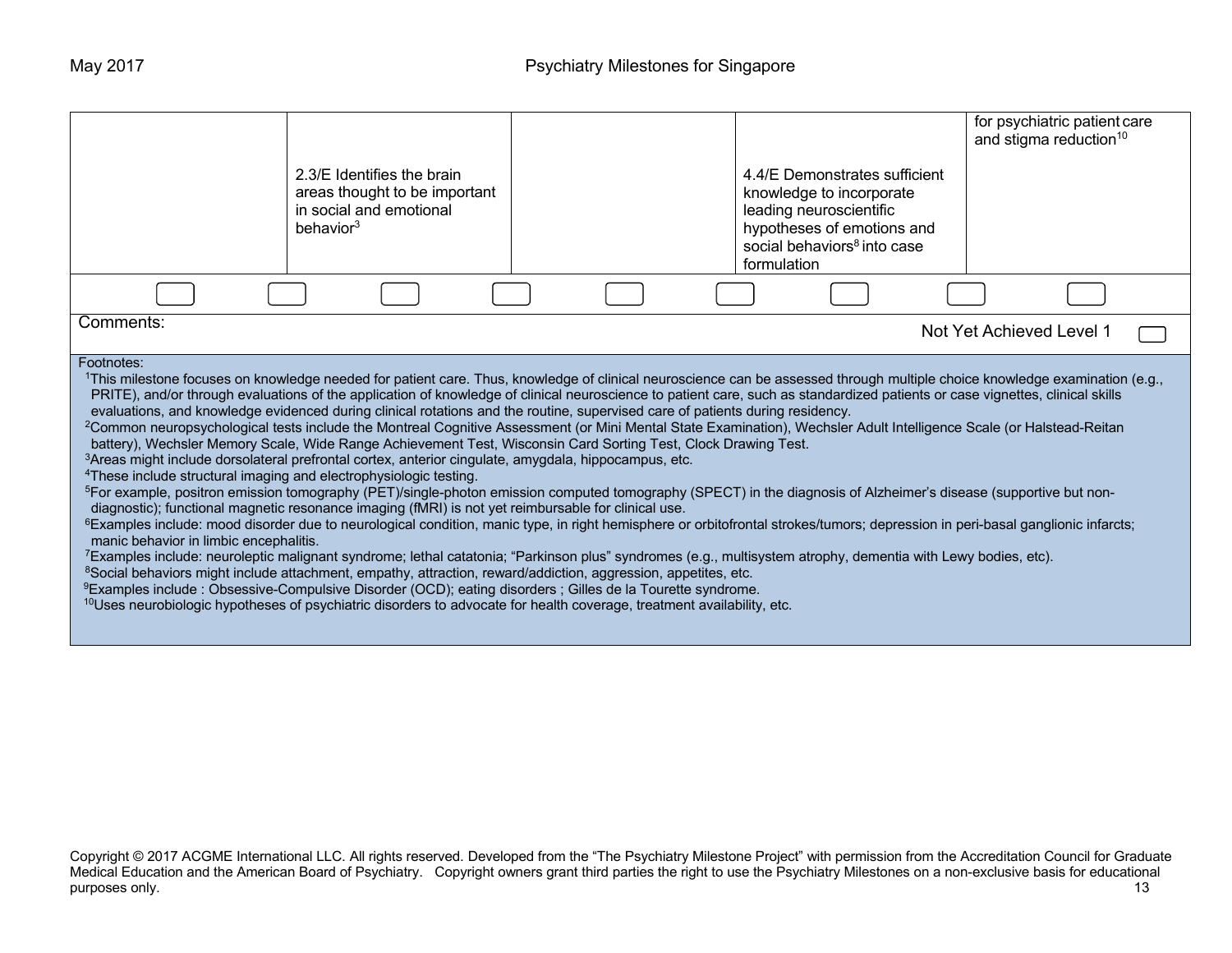### **Medical Knowledge 4: Psychotherapy**

Refers to knowledge regarding: 1) individual psychotherapies, including but not limited to psychodynamic<sup>1</sup>, cognitive-behavioral<sup>2</sup>, and supportive therapies3; 2) couples, family, and group therapies; and, 3) integrating psychotherapy and psychopharmacology

**A:** Knowledge of psychotherapy: theories

**B:** Knowledge of psychotherapy: practice

**C:** Knowledge of psychotherapy: evidence base

| Level 1                                    | Level <sub>2</sub>                                             | Level 3                                               | Level 4                                    | Level 5                  |
|--------------------------------------------|----------------------------------------------------------------|-------------------------------------------------------|--------------------------------------------|--------------------------|
| 1.1/A Identifies psycho-                   | 2.1/A Describes the basic                                      | 3.1/A Describes                                       | 4.1/A Describes proposed                   | 5.1/A Incorporates new   |
| dynamic, cognitive-                        | principles of each of the                                      | differences among the                                 | mechanisms of therapeutic                  | theoretical developments |
| behavioral, and<br>supportive therapies as | three core individual<br>psychotherapy modalities <sup>4</sup> | three core individual<br>therapies                    | change                                     | into knowledge base      |
| major psychotherapeutic                    |                                                                |                                                       |                                            |                          |
| modalities                                 |                                                                |                                                       |                                            |                          |
|                                            |                                                                |                                                       |                                            |                          |
|                                            | 2.2/A Discusses common                                         | 3.2/A Describes the                                   |                                            |                          |
|                                            | factors across<br>psychotherapies <sup>5</sup>                 | historical and conceptual<br>development of           |                                            |                          |
|                                            |                                                                | psychotherapeutic                                     |                                            |                          |
|                                            |                                                                | paradigms                                             |                                            |                          |
|                                            |                                                                |                                                       |                                            |                          |
|                                            | 2.3/B Lists the basic<br>indications,                          | 3.3/B Describes the basic<br>techniques of the three  |                                            |                          |
|                                            | contraindications, benefits,                                   | core individual therapies                             |                                            |                          |
|                                            | and risks of supportive,                                       |                                                       |                                            |                          |
|                                            | psychodynamic and                                              | 3.4/B Describes the basic                             |                                            |                          |
|                                            | cognitive behavioral                                           | principles, indications,                              |                                            |                          |
|                                            | psychotherapies                                                | contraindications, benefits,<br>and risks of couples, |                                            |                          |
|                                            |                                                                | group, and family therapies                           |                                            |                          |
|                                            |                                                                |                                                       |                                            |                          |
|                                            |                                                                | 3.5/C Summarizes the                                  | 4.2/C Discusses the                        |                          |
|                                            |                                                                | evidence base for each of                             | evidence base for                          |                          |
|                                            |                                                                | the three core individual<br>therapies                | combining different<br>psychotherapies and |                          |
|                                            |                                                                |                                                       | psychopharmacology                         |                          |
|                                            |                                                                |                                                       |                                            |                          |
|                                            |                                                                |                                                       |                                            |                          |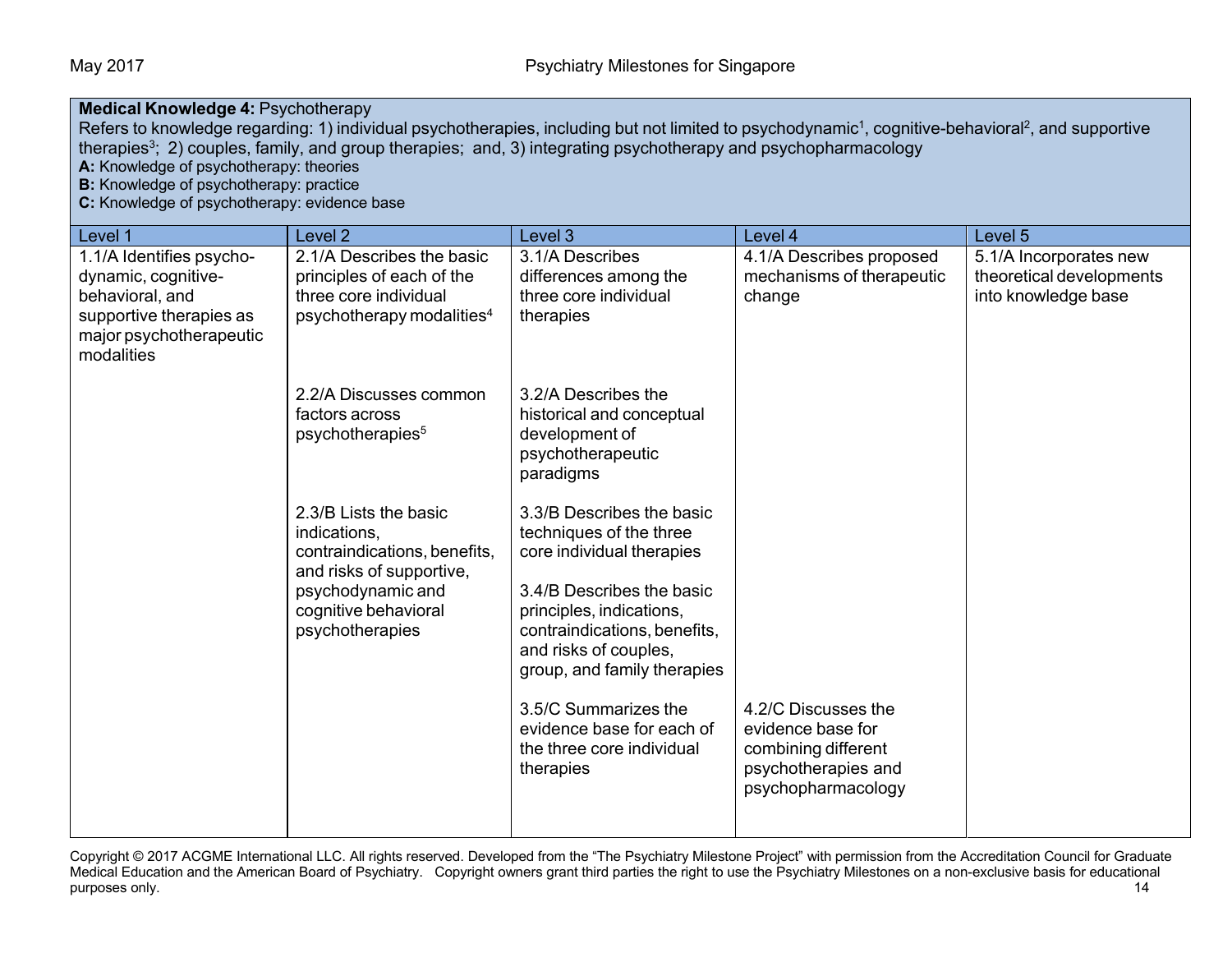|                                                                                                                                                                                                                                                                                                                                                                                                                                                                                                                                                                                                                                                    |  |  |  |  |  | 4.3/C Critically appraises<br>the evidence for efficacy of<br>psychotherapies |                          |  |
|----------------------------------------------------------------------------------------------------------------------------------------------------------------------------------------------------------------------------------------------------------------------------------------------------------------------------------------------------------------------------------------------------------------------------------------------------------------------------------------------------------------------------------------------------------------------------------------------------------------------------------------------------|--|--|--|--|--|-------------------------------------------------------------------------------|--------------------------|--|
|                                                                                                                                                                                                                                                                                                                                                                                                                                                                                                                                                                                                                                                    |  |  |  |  |  |                                                                               |                          |  |
| Comments:                                                                                                                                                                                                                                                                                                                                                                                                                                                                                                                                                                                                                                          |  |  |  |  |  |                                                                               | Not Yet Achieved Level 1 |  |
| Footnotes:<br><sup>1</sup> This includes the capacity to generate a case formulation, to demonstrate techniques of intervention, and to understand the concepts of resistance/defenses, and<br>transference/countertransference.<br><sup>2</sup> This includes the capacity to generate a case formulation, and to demonstrate techniques of intervention, including behavior change, skills acquisition, and addressing cognitive<br>distortions.<br><sup>3</sup> This includes the capacity to generate a case formulation, to demonstrate techniques of intervention, and to strengthen the patient's adaptive defenses, resilience, and social |  |  |  |  |  |                                                                               |                          |  |
| supports.<br>4Throughout this subcompetency, the three "core" or "major" individual psychotherapies refer to supportive, psychodynamic, and cognitive-behavioral therapy.<br><sup>5</sup> Common factors refer to elements that different psychotherapeutic modalities have in common, and that are considered central to the efficacy of psychotherapy. These include<br>accurate empathy, therapeutic alliance, and appropriate professional boundaries.                                                                                                                                                                                         |  |  |  |  |  |                                                                               |                          |  |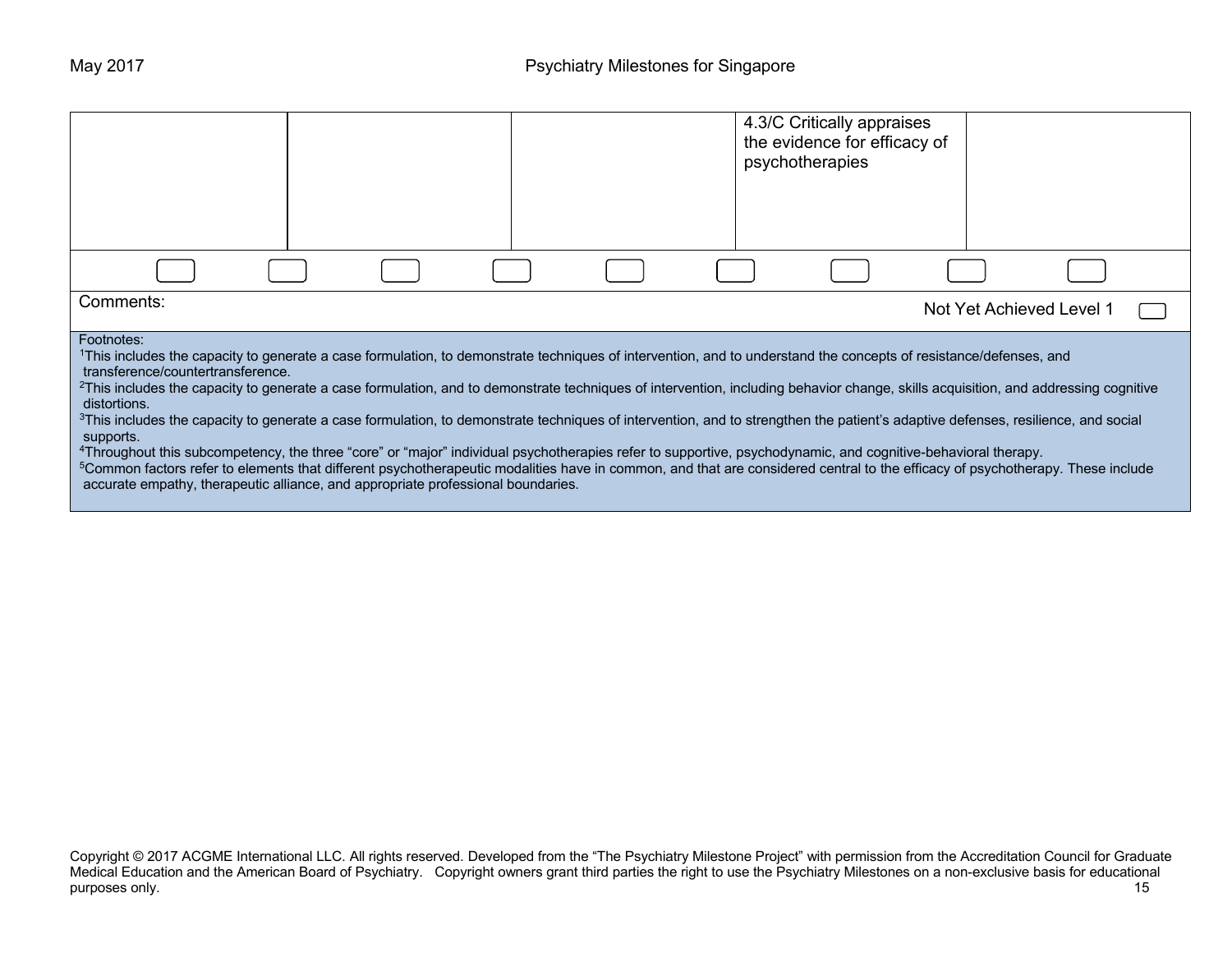**Medical Knowledge 5:** Somatic Therapies

Medical Knowledge of somatic therapies, including psychopharmacology, ECT, and emerging somatic therapies, such as transcranial magnetic stimulation (TMS) and vagnus nerve stimulation (VNS)

**A:** Knowledge of indications, metabolism and mechanism of action for medications

**B:** Knowledge of ECT and other emerging somatic treatments

**C:** Knowledge of lab studies and measures in monitoring treatment

| Level 1                                                                                                             | Level 2                                                                                                                                                                                                                                               | Level 3                                                                                                                                                                       | Level 4                                                                                                                                     | Level 5                                                                              |
|---------------------------------------------------------------------------------------------------------------------|-------------------------------------------------------------------------------------------------------------------------------------------------------------------------------------------------------------------------------------------------------|-------------------------------------------------------------------------------------------------------------------------------------------------------------------------------|---------------------------------------------------------------------------------------------------------------------------------------------|--------------------------------------------------------------------------------------|
| 1.1/A Describes general<br>indications and common<br>side effects for commonly<br>prescribed<br>psychopharmacologic | 2.1/A Describes<br>hypothesized mechanisms<br>of action and metabolism<br>for commonly prescribed<br>psychopharmacologic                                                                                                                              | 3.1/A Demonstrates an<br>understanding of<br>pharmacokinetic and<br>pharmacodynamic drug<br>interactions                                                                      | 4.1/A Describes the<br>evidence supporting the use<br>of multiple medications in<br>certain treatment situations<br>(e.g., polypharmacy and | 5.1/A Integrates emerging<br>studies of somatic<br>treatments into knowledge<br>base |
| agents                                                                                                              | agents<br>2.2/A Describes indications<br>for second- and third-line<br>pharmacologic agents<br>2.3/A Describes less<br>frequent but potentially<br>serious/dangerous adverse<br>effects for commonly<br>prescribed<br>psychopharmacological<br>agents | 3.2/A Demonstrates an<br>understanding of<br>psychotropic selection<br>based on current practice<br>guidelines or treatment<br>algorithms for common<br>psychiatric disorders | augmentation)                                                                                                                               |                                                                                      |
|                                                                                                                     | 2.4/A Describes expected<br>time course of response<br>for commonly prescribed<br>classes of psychotropic<br>agents                                                                                                                                   |                                                                                                                                                                               |                                                                                                                                             |                                                                                      |
| 1.2/B Describes<br>indications for ECT                                                                              | 2.5/B Describes length and<br>frequency of ECT                                                                                                                                                                                                        | 3.3/B Describes specific<br>techniques in ECT                                                                                                                                 |                                                                                                                                             |                                                                                      |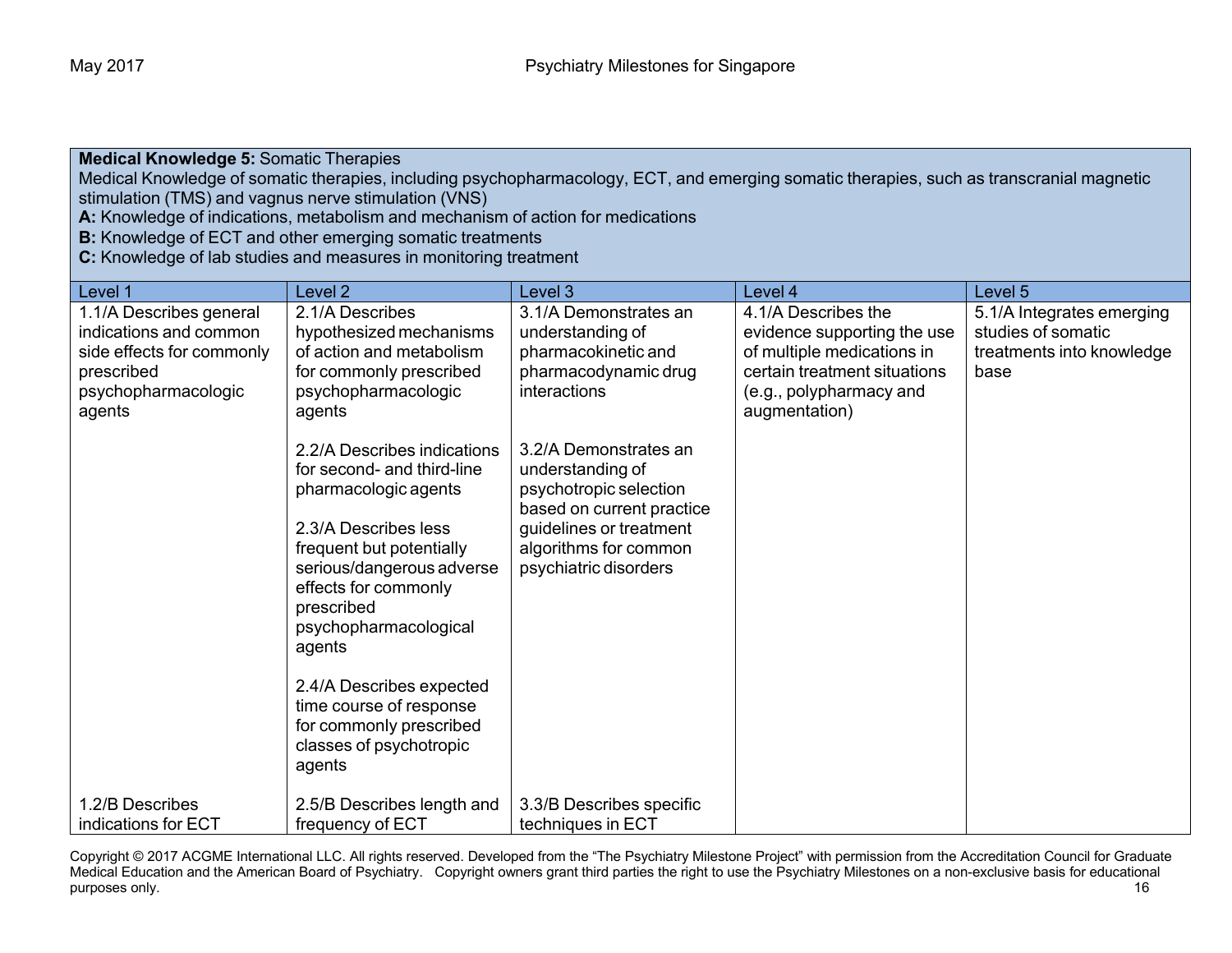|                                                                                                                                                                     | treatments, as well as<br>relative contraindications<br>2.6/C Describes the<br>physical and lab studies<br>necessary to initiate<br>treatment with commonly<br>prescribed medications | 3.4/B Lists emerging<br>neuro-modulation<br>therapies <sup>1</sup> | 4.2/C Integrates knowledge<br>of the titration and side<br>effect management of<br>multiple medications,<br>monitoring the appropriate<br>lab studies, and how<br>emerging physical and<br>laboratory findings impact<br>somatic treatments |                          |  |  |
|---------------------------------------------------------------------------------------------------------------------------------------------------------------------|---------------------------------------------------------------------------------------------------------------------------------------------------------------------------------------|--------------------------------------------------------------------|---------------------------------------------------------------------------------------------------------------------------------------------------------------------------------------------------------------------------------------------|--------------------------|--|--|
|                                                                                                                                                                     |                                                                                                                                                                                       |                                                                    |                                                                                                                                                                                                                                             |                          |  |  |
| Comments:                                                                                                                                                           |                                                                                                                                                                                       |                                                                    |                                                                                                                                                                                                                                             | Not Yet Achieved Level 1 |  |  |
| Footnotes:<br>1Examples of neuromodulation techniques include TMS and variations, VNS, Deep Brain Stimulation, etc. This is in limited practice in the Middle East. |                                                                                                                                                                                       |                                                                    |                                                                                                                                                                                                                                             |                          |  |  |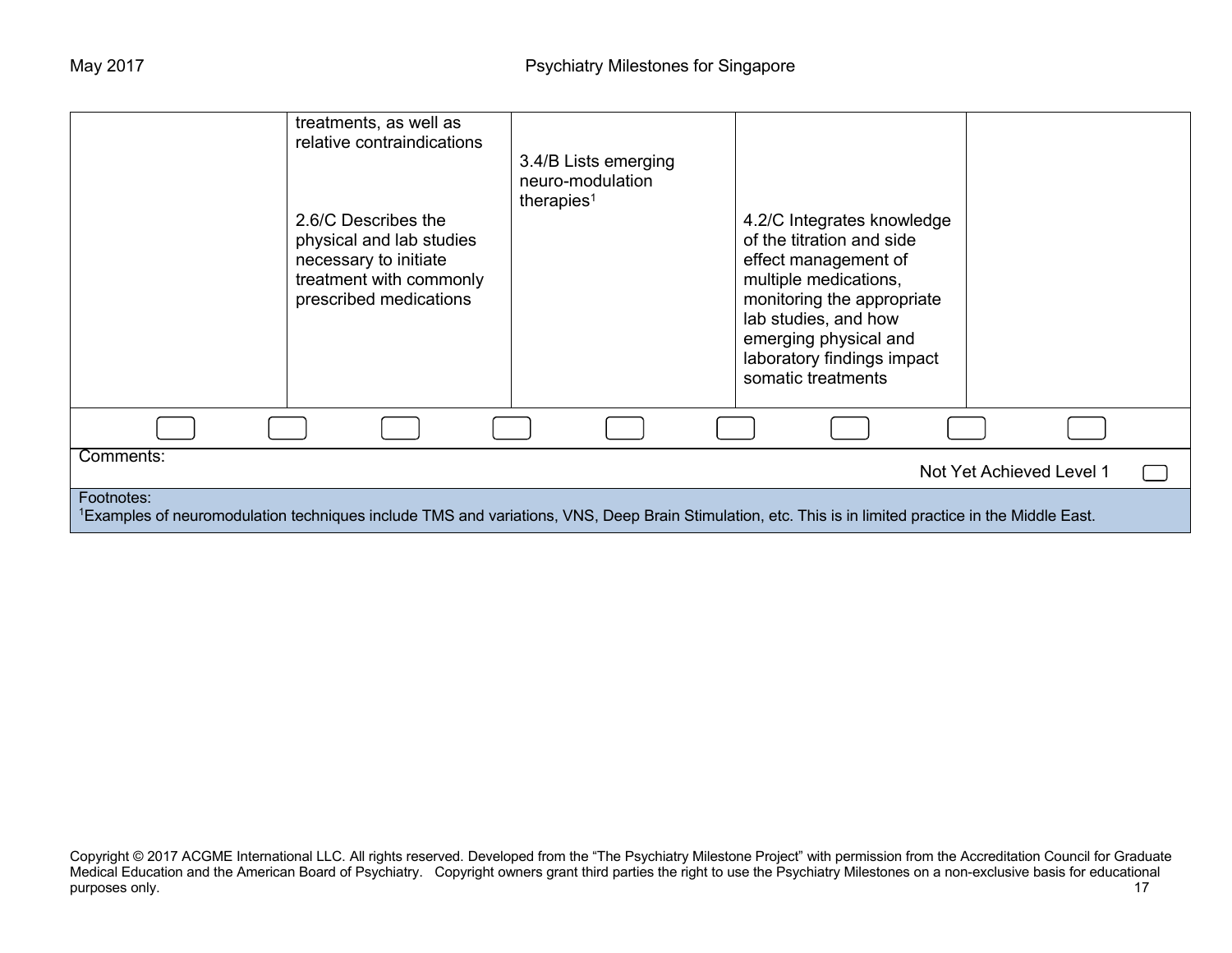| <b>Medical Knowledge 6: Practice of Psychiatry</b><br>A: Ethics<br><b>B:</b> Regulatory compliance<br>C: Professional development and frameworks |                                                                                                                                                                                 |                                                                                                               |                                                                                                                                                                           |                                                                                                                                     |  |
|--------------------------------------------------------------------------------------------------------------------------------------------------|---------------------------------------------------------------------------------------------------------------------------------------------------------------------------------|---------------------------------------------------------------------------------------------------------------|---------------------------------------------------------------------------------------------------------------------------------------------------------------------------|-------------------------------------------------------------------------------------------------------------------------------------|--|
| Level 1                                                                                                                                          | Level <sub>2</sub>                                                                                                                                                              | Level <sub>3</sub>                                                                                            | Level 4                                                                                                                                                                   | Level 5                                                                                                                             |  |
| 1.1/A Lists common ethical<br>issues in psychiatry                                                                                               | 2.1/A Lists and<br>discusses sources of<br>professional standards<br>of ethical practice<br>2.2/A Lists situations<br>that mandate reporting<br>or breach of<br>confidentiality | 3.1/A Discusses conflict<br>of interest and<br>management                                                     |                                                                                                                                                                           |                                                                                                                                     |  |
| 1.2/B Recognizes and<br>describes institutional<br>policies and procedures <sup>1</sup>                                                          |                                                                                                                                                                                 | 3.2/B Describes<br>applicable regulations<br>for private and public<br>reimbursement<br>of clinical services. | 4.1/B Describes the<br>existence of local<br>variations regarding<br>practice, involuntary<br>treatment, health<br>regulations and<br>psychiatric forensic<br>evaluation. | 5.1/B Describes<br>international variations<br>regarding practice,<br>involuntary treatment,<br>and health regulations              |  |
|                                                                                                                                                  | 2.3/C Describes how to<br>keep current on<br>regulatory and practice<br>management issues                                                                                       | 3.3/C Describes how to<br>seek out and integrate<br>new information on the<br>practice of psychiatry          | 4.2/C Describes<br>professional advocacy <sup>2</sup>                                                                                                                     | 5.2/C Proposes<br>advocacy activities,<br>policy development, or<br>scholarly contributions<br>related to professional<br>standards |  |
|                                                                                                                                                  |                                                                                                                                                                                 |                                                                                                               |                                                                                                                                                                           |                                                                                                                                     |  |
| Comments:                                                                                                                                        |                                                                                                                                                                                 |                                                                                                               |                                                                                                                                                                           | Not Yet Achieved Level 1                                                                                                            |  |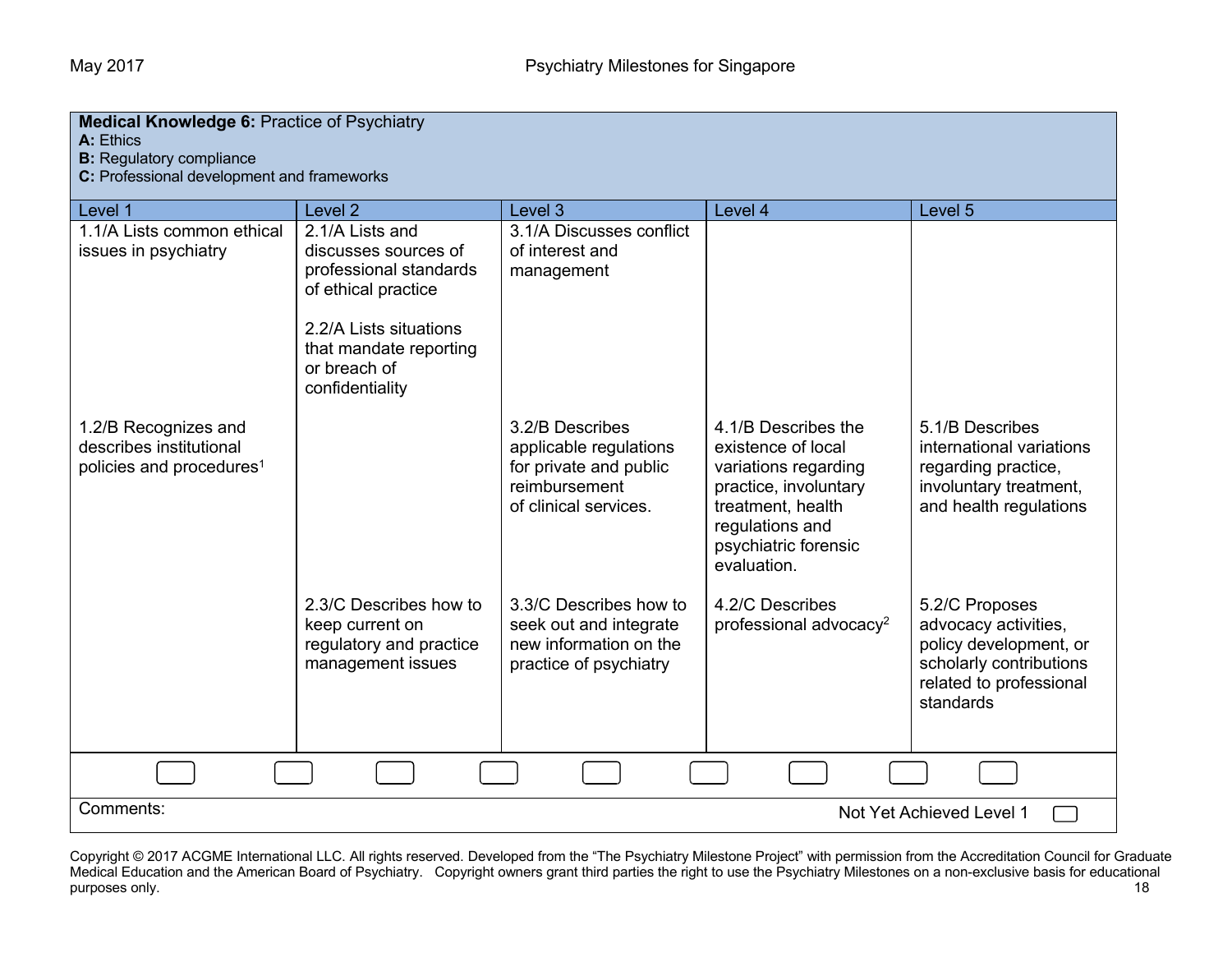### Footnotes:

<sup>1"</sup>Institutional policies and procedures" refers to those related to the practice of medicine and psychiatry at the specific institution where the resident is credentialed. These include a Code of Conduct (addressing gifts, etc.) and privacy policies (related to PDPA, etc.), but not patient safety policies. These are usually covered during an orientation to the institution and program.

<sup>2</sup> Advocacy includes efforts to promote the wellbeing and interests of patients and their families, the mental health care system, and the profession of psychiatry. While advocacy can include work on behalf of specific individuals, it is usually focused on broader system issues, such as access to mental health care services or public awareness of mental health issues. The focus on larger societal problems typically involves work with policy makers and peer or professional organizations (eg Singapore Psychiatry Association (SPA), the College of Psychiatrists Singapore).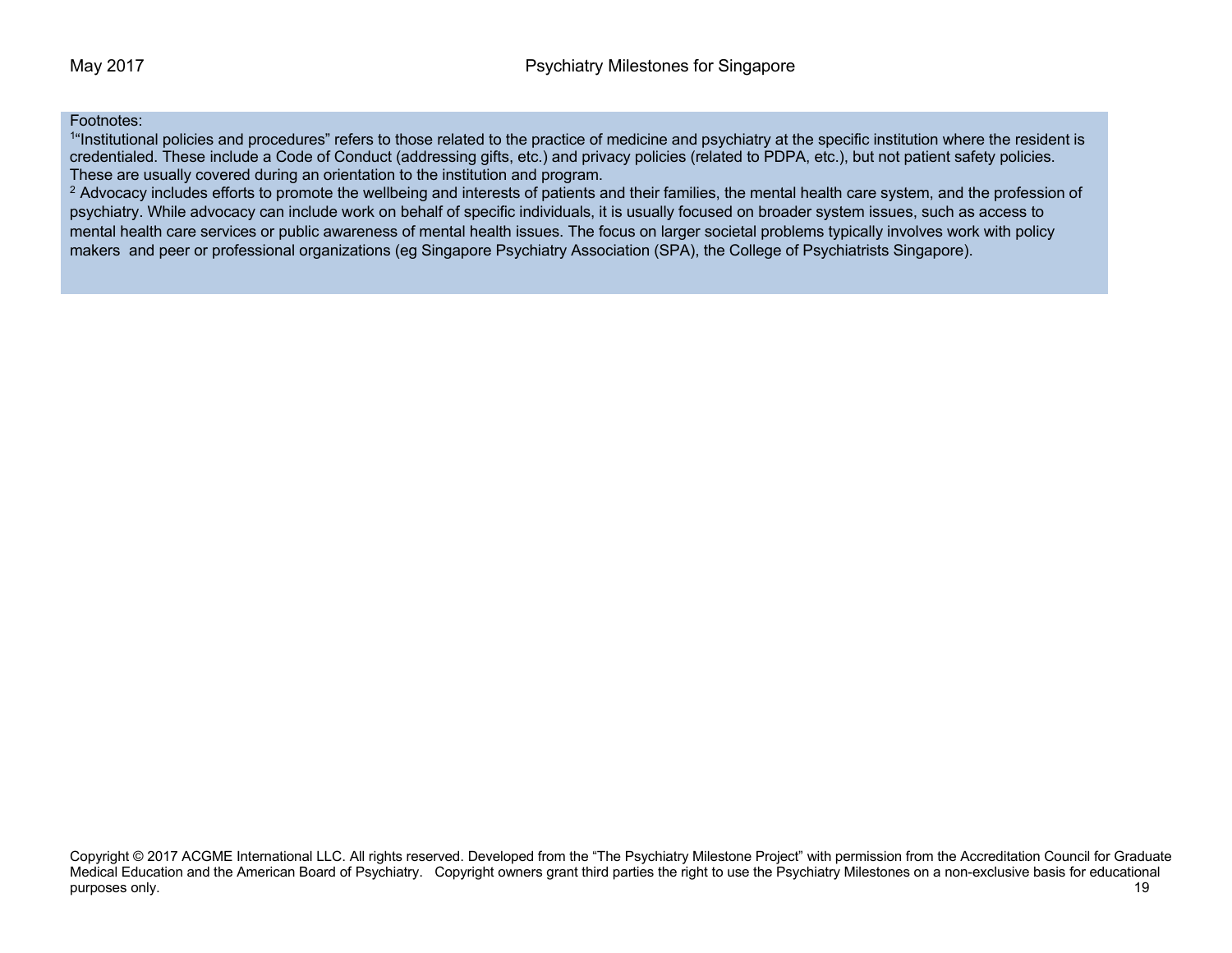| <b>Systems-Based Practice 1: Patient Safety and Quality Improvement</b>                   |                                                                                                                                   |                                                                                                             |                                                                                                                         |                                                                                                                       |  |
|-------------------------------------------------------------------------------------------|-----------------------------------------------------------------------------------------------------------------------------------|-------------------------------------------------------------------------------------------------------------|-------------------------------------------------------------------------------------------------------------------------|-----------------------------------------------------------------------------------------------------------------------|--|
| Level 1                                                                                   | Level 2                                                                                                                           | Level 3                                                                                                     | Level 4                                                                                                                 | Level 5                                                                                                               |  |
| Demonstrates knowledge<br>of common patient safety<br>events                              | Identifies system factors<br>that lead to patient safety<br>events                                                                | Participates in analysis of<br>patient safety events<br>(simulated or actual)                               | Conducts analysis of<br>patient safety events and<br>offers error prevention<br>strategies (simulated or<br>actual)     | Actively engages teams<br>and processes to modify<br>systems to prevent patient<br>safety events                      |  |
| Demonstrates knowledge<br>of how to report patient<br>safety events                       | Reports patient safety<br>events through institutional<br>reporting systems (actual<br>or simulated)                              | Participates in disclosure of<br>patient safety events to<br>patients and families<br>(simulated or actual) | Discloses patient safety<br>events to patients and<br>families (simulated or<br>actual)                                 | Role models or mentors<br>others in the disclosure of<br>patient safety events                                        |  |
| Demonstrates knowledge<br>of basic quality<br>improvement<br>methodologies and<br>metrics | Describes local quality<br>improvement initiatives<br>(e.g., community<br>vaccination rate, infection<br>rate, smoking cessation) | Participates in local quality<br>improvement initiatives                                                    | Demonstrates the skills<br>required to identify,<br>develop, implement, and<br>analyze a quality<br>improvement project | Creates, implements, and<br>assesses quality<br>improvement initiatives at<br>the institutional or<br>community level |  |
|                                                                                           |                                                                                                                                   |                                                                                                             |                                                                                                                         |                                                                                                                       |  |
| Comments:<br>Not Yet Achieved Level 1                                                     |                                                                                                                                   |                                                                                                             |                                                                                                                         |                                                                                                                       |  |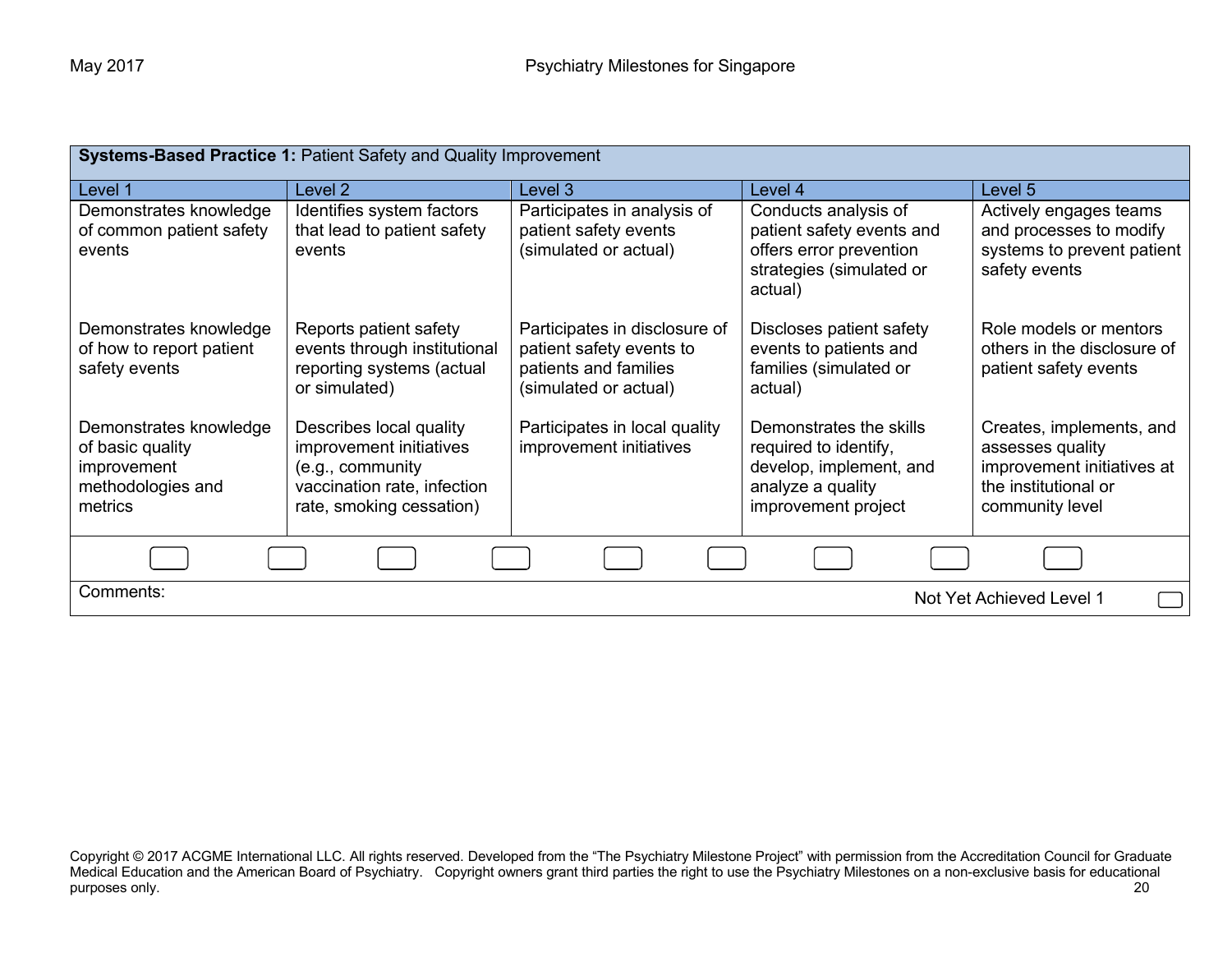| Systems-Based Practice 2: System Navigation for Patient-Centered Care                     |                                                                                                                                        |                                                                                                                                          |                                                                                                                                                                             |                                                                                                                                 |  |
|-------------------------------------------------------------------------------------------|----------------------------------------------------------------------------------------------------------------------------------------|------------------------------------------------------------------------------------------------------------------------------------------|-----------------------------------------------------------------------------------------------------------------------------------------------------------------------------|---------------------------------------------------------------------------------------------------------------------------------|--|
| Level 1                                                                                   | Level <sub>2</sub>                                                                                                                     | Level 3                                                                                                                                  | Level 4                                                                                                                                                                     | Level 5                                                                                                                         |  |
| Demonstrates knowledge<br>of care coordination                                            | Coordinates care of<br>patients in routine clinical<br>situations effectively<br>utilizing the roles of the<br>interprofessional teams | Coordinates care of patients<br>in complex clinical<br>situations effectively<br>utilizing the roles of their<br>interprofessional teams | Role models effective<br>coordination of patient-<br>centered care among<br>different disciplines and<br>specialties                                                        | Analyzes the process of<br>care coordination and<br>leads in the design and<br>implementation of<br>improvements                |  |
| Identifies key elements for<br>safe and effective<br>transitions of care and<br>hand-offs | Performs safe and<br>effective transitions of<br>care/hand-offs in<br>routine clinical<br>situations                                   | Performs safe and effective<br>transitions of care/hand-<br>offs in complex clinical<br>situations                                       | Role models and advocates<br>for safe and effective<br>transitions of care/hand-offs<br>within and across health<br>care delivery systems,<br>including outpatient settings | Improves quality of<br>transitions of care within<br>and across health care<br>delivery systems to<br>optimize patient outcomes |  |
| Demonstrates knowledge<br>of population and<br>community health needs<br>and disparities  | Identifies specific<br>population and community<br>health needs and<br>inequities for their local<br>population                        | Uses local resources<br>effectively to meet the<br>needs of a patient<br>population and community                                        | Participates in changing<br>and adapting practice to<br>provide for the needs of<br>specific populations                                                                    | Leads innovations and<br>advocates for populations<br>and communities with<br>health care inequities                            |  |
|                                                                                           |                                                                                                                                        |                                                                                                                                          |                                                                                                                                                                             |                                                                                                                                 |  |
| Comments:                                                                                 |                                                                                                                                        |                                                                                                                                          |                                                                                                                                                                             | Not Yet Achieved Level 1                                                                                                        |  |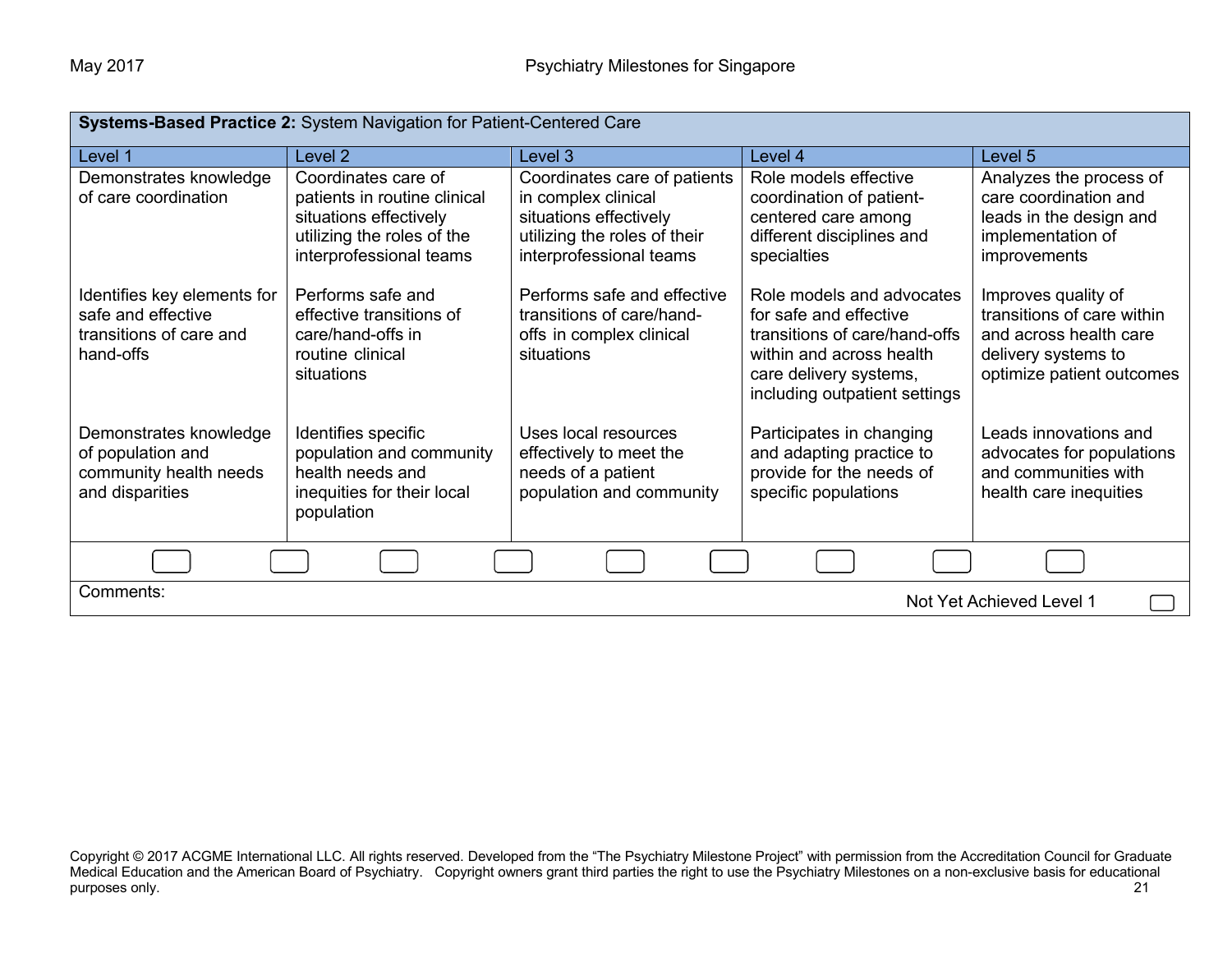| Systems-Based Practice 3: Physician Role in Health Care Systems                                                                                |                                                                                                                                  |                                                                                                                                                                      |                                                                                                                                                                      |                                                                                                                        |  |
|------------------------------------------------------------------------------------------------------------------------------------------------|----------------------------------------------------------------------------------------------------------------------------------|----------------------------------------------------------------------------------------------------------------------------------------------------------------------|----------------------------------------------------------------------------------------------------------------------------------------------------------------------|------------------------------------------------------------------------------------------------------------------------|--|
| Level 1                                                                                                                                        | Level <sub>2</sub>                                                                                                               | Level 3                                                                                                                                                              | Level 4                                                                                                                                                              | Level 5                                                                                                                |  |
| Identifies components of<br>the complex health care<br>system                                                                                  | Describes the physician's<br>role and how the<br>interrelated components of<br>complex health care<br>system impact patient care | Analyzes how personal<br>practice affects the system<br>(e.g., length of stay,<br>readmission rates, clinical<br>efficiency)                                         | Manages the interrelated<br>components of the<br>complex health care<br>systems for efficient and<br>effective patient care                                          | Advocates for or leads<br>change to enhance<br>systems for high-<br>value, efficient, and<br>effective patient care    |  |
| Describes basic health<br>payment systems,<br>including government,<br>private, public, and<br>uninsured care and<br>different practice models | Delivers care informed by<br>patient-specific payment<br>model                                                                   | Utilizes shared decision<br>making in patient care,<br>taking into consideration<br>payment models                                                                   | Advocates for patient care<br>understanding the<br>limitations of each<br>patient's payment model<br>(e.g., community<br>resources, patient<br>assistance resources) | Participates in advocacy<br>activities for health policy<br>to better align payment<br>systems with high-value<br>care |  |
|                                                                                                                                                |                                                                                                                                  | Identifies resources and<br>effectively plans for<br>transition to practice (e.g.,<br>information technology,<br>legal, billing and coding,<br>financial, personnel) | Describes basic elements<br>needed to transition to<br>practice (e.g., contract<br>negotiations, malpractice<br>insurance, government<br>regulation, compliance)     |                                                                                                                        |  |
|                                                                                                                                                |                                                                                                                                  |                                                                                                                                                                      |                                                                                                                                                                      |                                                                                                                        |  |
| Comments:<br>Not Yet Achieved Level 1                                                                                                          |                                                                                                                                  |                                                                                                                                                                      |                                                                                                                                                                      |                                                                                                                        |  |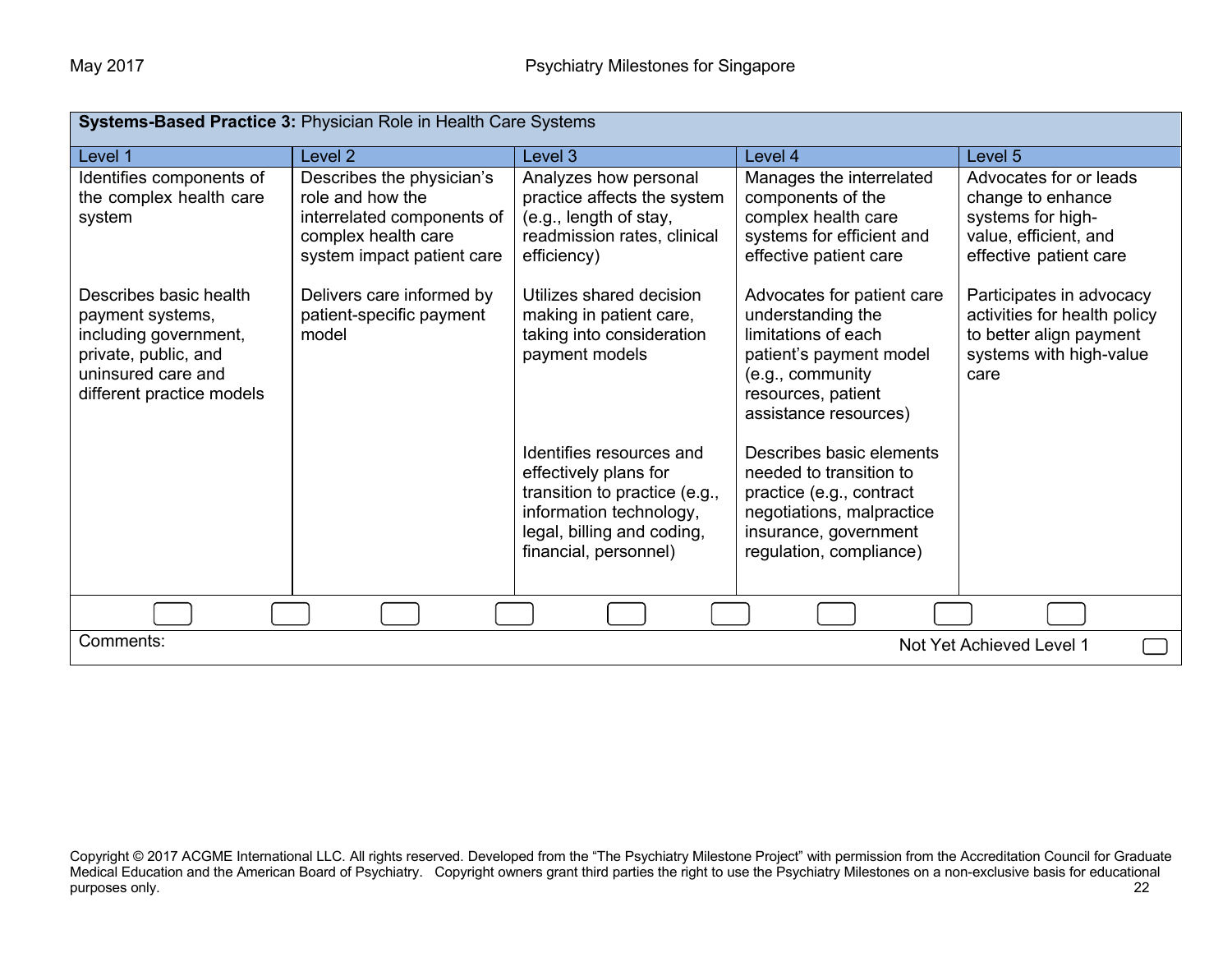| Practice-Based Learning and Improvement 1: Evidence-Based and Informed Practice                                                                                 |                                                                                                                             |                                                                                                                                  |                                                                                                                                                                    |                                                                                                                                                   |  |
|-----------------------------------------------------------------------------------------------------------------------------------------------------------------|-----------------------------------------------------------------------------------------------------------------------------|----------------------------------------------------------------------------------------------------------------------------------|--------------------------------------------------------------------------------------------------------------------------------------------------------------------|---------------------------------------------------------------------------------------------------------------------------------------------------|--|
| Level 1                                                                                                                                                         | Level 2                                                                                                                     | Level 3                                                                                                                          | Level 4                                                                                                                                                            | Level 5                                                                                                                                           |  |
| Demonstrates how to<br>access and use available<br>evidence, and incorporate<br>patient preferences and<br>values in order to take care<br>of a routine patient | Articulates clinical<br>questions and elicits<br>patient preferences and<br>values in order to guide<br>evidence-based care | Locates and applies the<br>best available evidence,<br>integrated with patient<br>preference, to the care of<br>complex patients | Critically appraises and<br>applies evidence even in<br>the face of uncertainty and<br>conflicting evidence to<br>guide care tailored to the<br>individual patient | Coaches others to critically<br>appraise and apply<br>evidence for complex<br>patients and/or<br>participates in the<br>development of guidelines |  |
|                                                                                                                                                                 |                                                                                                                             |                                                                                                                                  |                                                                                                                                                                    |                                                                                                                                                   |  |
| Comments:<br>Not Yet Achieved Level 1                                                                                                                           |                                                                                                                             |                                                                                                                                  |                                                                                                                                                                    |                                                                                                                                                   |  |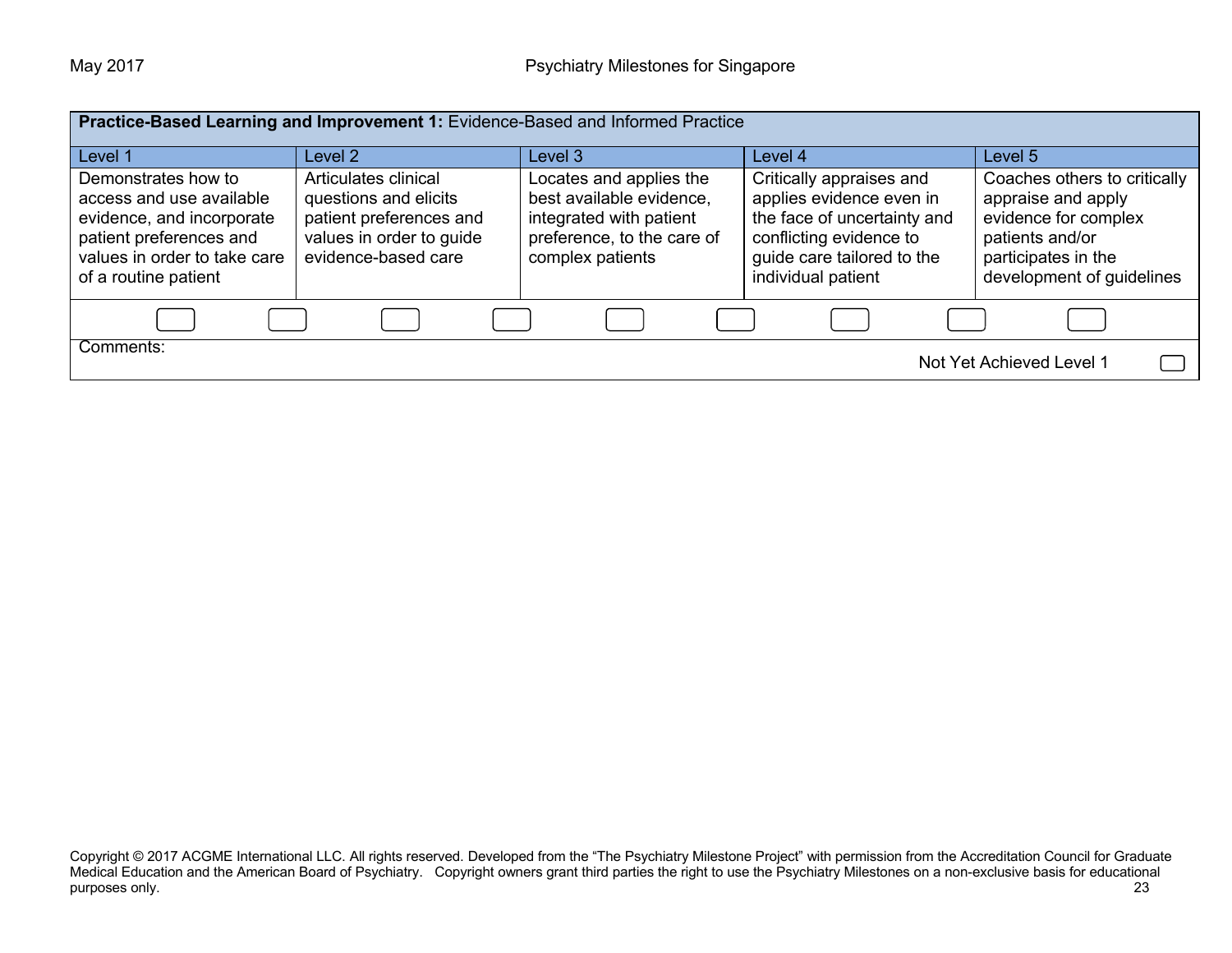| <b>Practice-Based Learning and Improvement 2: Reflective Practice and Commitment to Personal Growth</b> |                                                                                                                        |                                                                                                                                            |                                                                                                                                   |                                                                                            |  |
|---------------------------------------------------------------------------------------------------------|------------------------------------------------------------------------------------------------------------------------|--------------------------------------------------------------------------------------------------------------------------------------------|-----------------------------------------------------------------------------------------------------------------------------------|--------------------------------------------------------------------------------------------|--|
| Level 1                                                                                                 | Level 2                                                                                                                | Level 3                                                                                                                                    | Level 4                                                                                                                           | Level 5                                                                                    |  |
| Accepts responsibility for<br>personal and professional<br>development by<br>establishing goals         | Demonstrates openness to<br>performance data<br>(feedback and other input)<br>in order to inform goals                 | Seeks performance data<br>episodically, with<br>adaptability and humility                                                                  | Intentionally seeks<br>performance data<br>consistently, with<br>adaptability and humility                                        | Role models consistently<br>seeking performance data,<br>with adaptability and<br>humility |  |
| Identifies the factors that<br>contribute to gap(s)<br>between expectations and<br>actual performance   | Analyzes and reflects on<br>the factors that contribute<br>to gap(s) between<br>expectations and actual<br>performance | Analyzes, reflects on, and<br>institutes behavioral<br>change(s) to narrow the<br>gap(s) between<br>expectations and actual<br>performance | Challenges assumptions<br>and considers alternatives<br>in narrowing the gap(s)<br>between expectations and<br>actual performance | Coaches others on<br>reflective practice                                                   |  |
| Actively seeks<br>opportunities to improve                                                              | Designs and implements a<br>learning plan, with<br>prompting                                                           | Independently creates and<br>implements a learning plan                                                                                    | Uses performance data to<br>measure the effectiveness<br>of the learning plan and,<br>when necessary, improves<br>it              | Facilitates the design and<br>implementation of learning<br>plans for others               |  |
|                                                                                                         |                                                                                                                        |                                                                                                                                            |                                                                                                                                   |                                                                                            |  |
| Comments:<br>Not Yet Achieved Level 1                                                                   |                                                                                                                        |                                                                                                                                            |                                                                                                                                   |                                                                                            |  |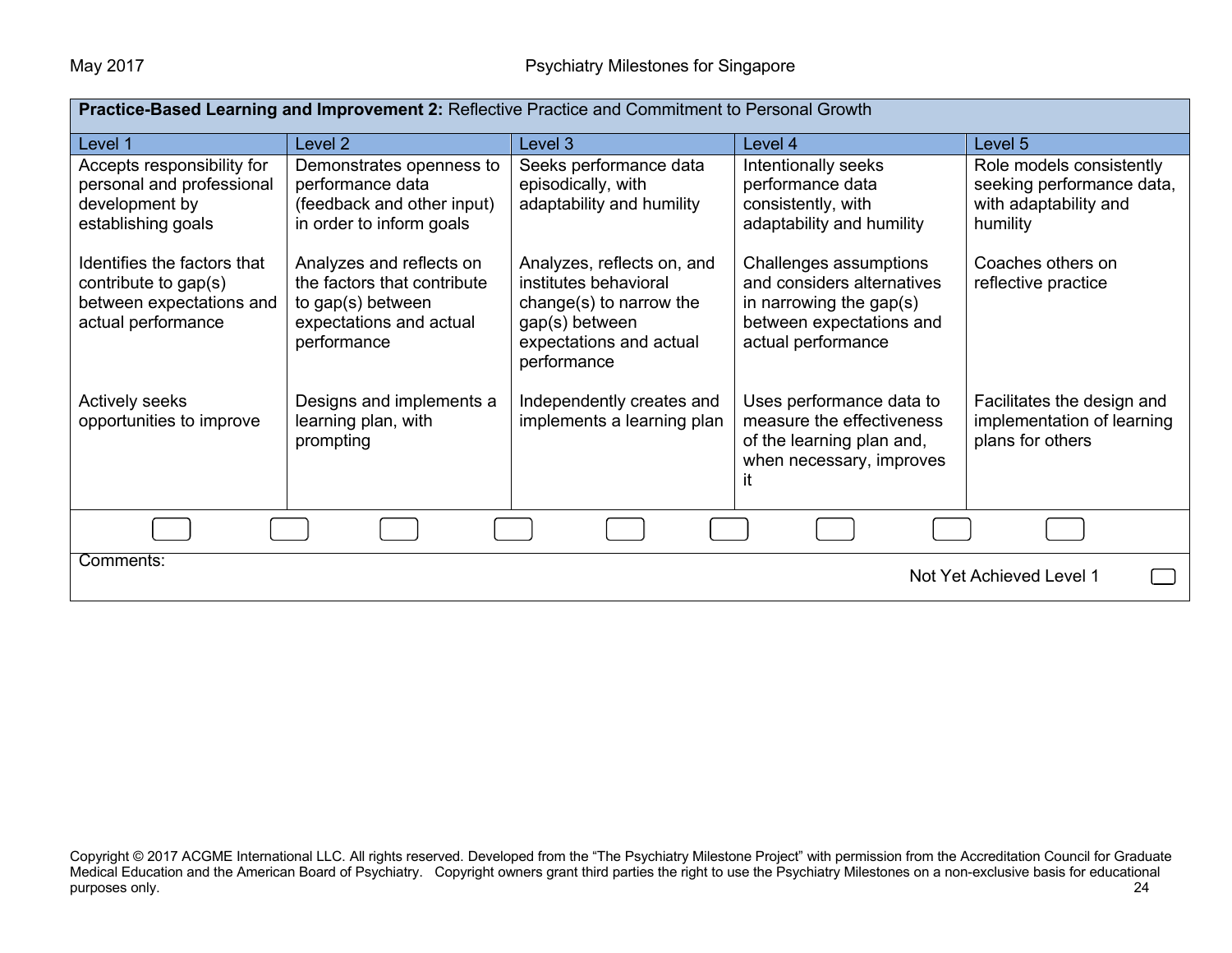| Professionalism 1: Professional Behavior and Ethical Principles                                                                                                                                                                                    |                                                                             |                                                                                            |                                                                                                                                                                                                                 |                                                                                                                                           |  |
|----------------------------------------------------------------------------------------------------------------------------------------------------------------------------------------------------------------------------------------------------|-----------------------------------------------------------------------------|--------------------------------------------------------------------------------------------|-----------------------------------------------------------------------------------------------------------------------------------------------------------------------------------------------------------------|-------------------------------------------------------------------------------------------------------------------------------------------|--|
| Level 1                                                                                                                                                                                                                                            | Level <sub>2</sub>                                                          | Level 3                                                                                    | Level 4                                                                                                                                                                                                         | Level 5                                                                                                                                   |  |
| Identifies and describes<br>potential triggers for<br>professionalism lapses                                                                                                                                                                       | Demonstrates insight into<br>professional behavior in<br>routine situations | <b>Demonstrates</b><br>professional behavior in<br>complex or stressful<br>situations      | Recognizes situations that<br>may trigger<br>professionalism lapses<br>and intervenes to prevent<br>lapses in self and others                                                                                   | Coaches others when<br>their behavior fails to<br>meet professional<br>expectations                                                       |  |
| Describes when and how<br>to appropriately report<br>professionalism lapses,<br>including strategies for<br>addressing common<br>barriers                                                                                                          | Takes responsibility for<br>own professionalism<br>lapses                   | Analyzes complex<br>situations using ethical<br>principles                                 | Recognizes and utilizes<br>appropriate resources for<br>managing and resolving<br>ethical dilemmas as<br>needed (e.g., ethics<br>consultations, literature<br>review, risk<br>management/legal<br>consultation) | Identifies and seeks to<br>address system-level<br>factors that induce or<br>exacerbate ethical<br>problems or impede their<br>resolution |  |
| Demonstrates<br>knowledge of the ethical<br>principles underlying<br>informed consent,<br>surrogate decision<br>making, advance<br>directives, confidentiality,<br>error disclosure,<br>stewardship of limited<br>resources, and related<br>topics | Analyzes straightforward<br>situations using ethical<br>principles          | Recognizes need to seek<br>help in managing and<br>resolving complex ethical<br>situations |                                                                                                                                                                                                                 |                                                                                                                                           |  |
|                                                                                                                                                                                                                                                    |                                                                             |                                                                                            |                                                                                                                                                                                                                 |                                                                                                                                           |  |
| Comments:<br>Not Yet Achieved Level 1                                                                                                                                                                                                              |                                                                             |                                                                                            |                                                                                                                                                                                                                 |                                                                                                                                           |  |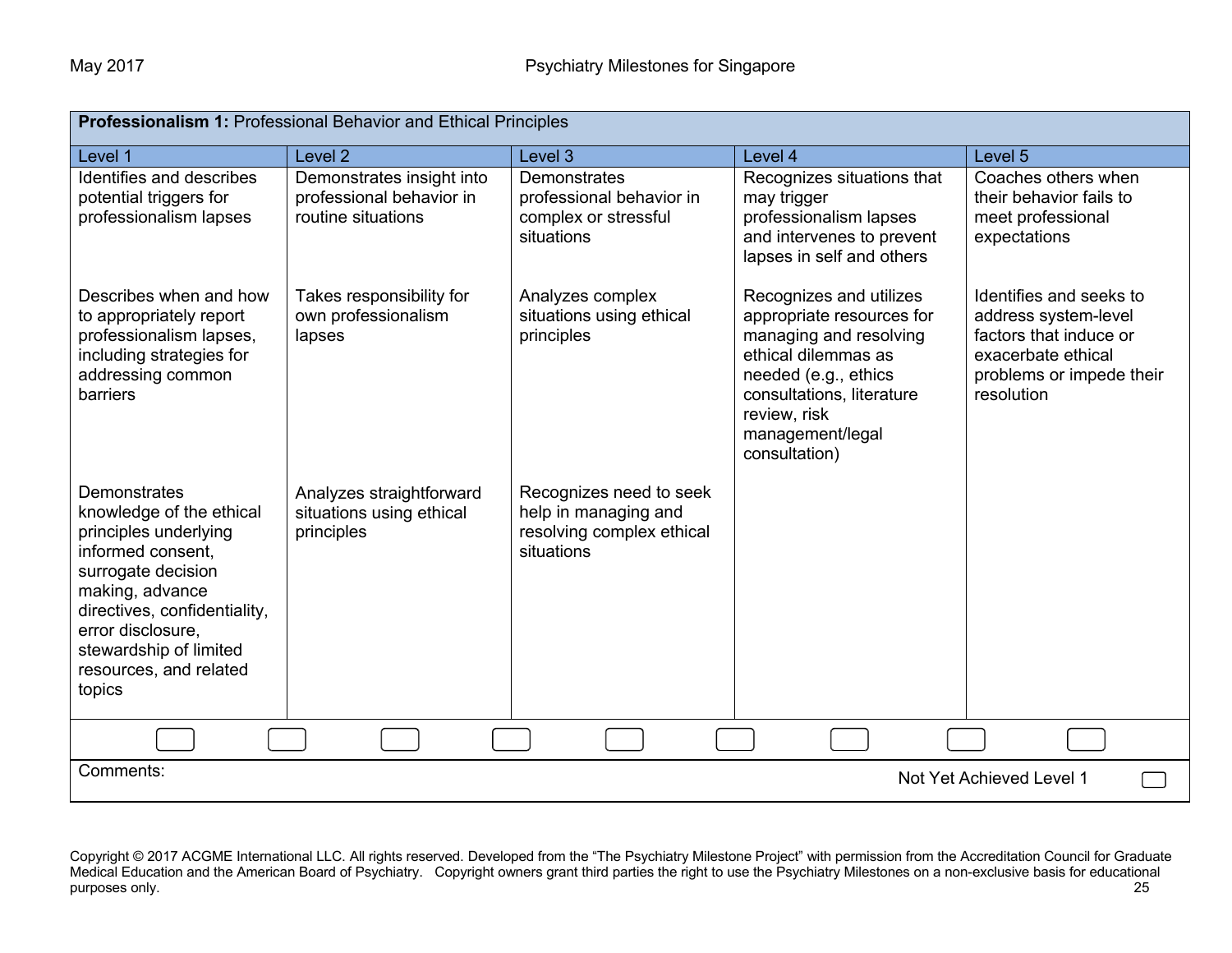| <b>Professionalism 2: Accountability/Conscientiousness</b>                                                                                                                                                          |                                                                                                                               |                                                                                                                                               |                                                                                                                             |                                       |  |
|---------------------------------------------------------------------------------------------------------------------------------------------------------------------------------------------------------------------|-------------------------------------------------------------------------------------------------------------------------------|-----------------------------------------------------------------------------------------------------------------------------------------------|-----------------------------------------------------------------------------------------------------------------------------|---------------------------------------|--|
| Level 1                                                                                                                                                                                                             | Level 2                                                                                                                       | Level 3                                                                                                                                       | Level 4                                                                                                                     | Level 5                               |  |
| Takes responsibility for<br>failure to complete tasks<br>and responsibilities,<br>identifies potential<br>contributing factors, and<br>describes strategies for<br>ensuring timely task<br>completion in the future | Performs tasks and<br>responsibilities in a timely<br>manner with appropriate<br>attention to detail in routine<br>situations | Performs tasks and<br>responsibilities in a timely<br>manner with appropriate<br>attention to detail in<br>complex or stressful<br>situations | Recognizes situations that<br>may impact others' ability to<br>complete tasks and<br>responsibilities in a timely<br>manner | Takes ownership of<br>system outcomes |  |
| Responds promptly to<br>requests or reminders to<br>complete tasks and<br>responsibilities                                                                                                                          | Recognizes situations that<br>may impact own ability to<br>complete tasks and<br>responsibilities in a timely<br>manner       | Proactively implements<br>strategies to ensure that<br>the needs of patients,<br>teams, and systems are<br>met                                |                                                                                                                             |                                       |  |
|                                                                                                                                                                                                                     |                                                                                                                               |                                                                                                                                               |                                                                                                                             |                                       |  |
| Comments:<br>Not Yet Achieved Level 1                                                                                                                                                                               |                                                                                                                               |                                                                                                                                               |                                                                                                                             |                                       |  |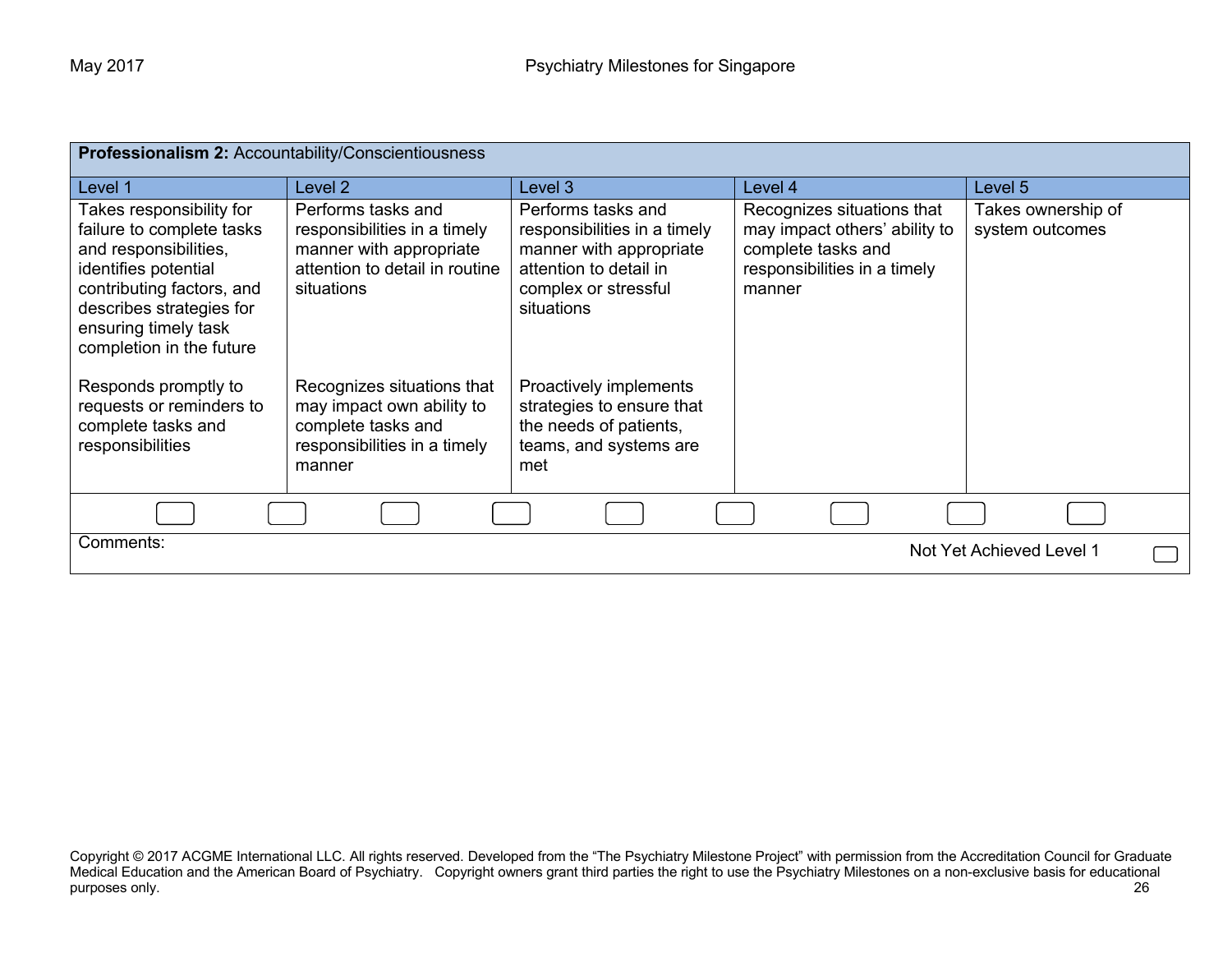| <b>Professionalism 3: Self-Awareness and Help-Seeking</b>                           |                                                                                  |                                                                                                                        |                                                                                                                  |                                                                                                                                 |
|-------------------------------------------------------------------------------------|----------------------------------------------------------------------------------|------------------------------------------------------------------------------------------------------------------------|------------------------------------------------------------------------------------------------------------------|---------------------------------------------------------------------------------------------------------------------------------|
| Level 1                                                                             | Level 2                                                                          | Level 3                                                                                                                | Level 4                                                                                                          | Level 5                                                                                                                         |
| Recognizes status of<br>personal and<br>professional well-being,<br>with assistance | Independently recognizes<br>status of personal and<br>professional well-being    | With assistance,<br>proposes a plan to<br>optimize personal and<br>professional well-being                             | Independently develops a<br>plan to optimize personal<br>and professional well-<br>being                         | Coaches others when<br>emotional responses or<br>limitations in<br>knowledge/skills do not<br>meet professional<br>expectations |
| Recognizes limits in the<br>knowledge/skills of self<br>or team, with assistance    | Independently recognizes<br>limits in the<br>knowledge/skills of self or<br>team | With assistance,<br>proposes a plan to<br>remediate or improve<br>limits in the<br>knowledge/skills of self or<br>team | Independently develops a<br>plan to remediate or<br>improve limits in the<br>knowledge/skills of self or<br>team |                                                                                                                                 |
|                                                                                     | Demonstrates appropriate<br>help-seeking behaviors                               |                                                                                                                        |                                                                                                                  |                                                                                                                                 |
|                                                                                     |                                                                                  |                                                                                                                        |                                                                                                                  |                                                                                                                                 |
| Comments:<br>Not Yet Achieved Level 1                                               |                                                                                  |                                                                                                                        |                                                                                                                  |                                                                                                                                 |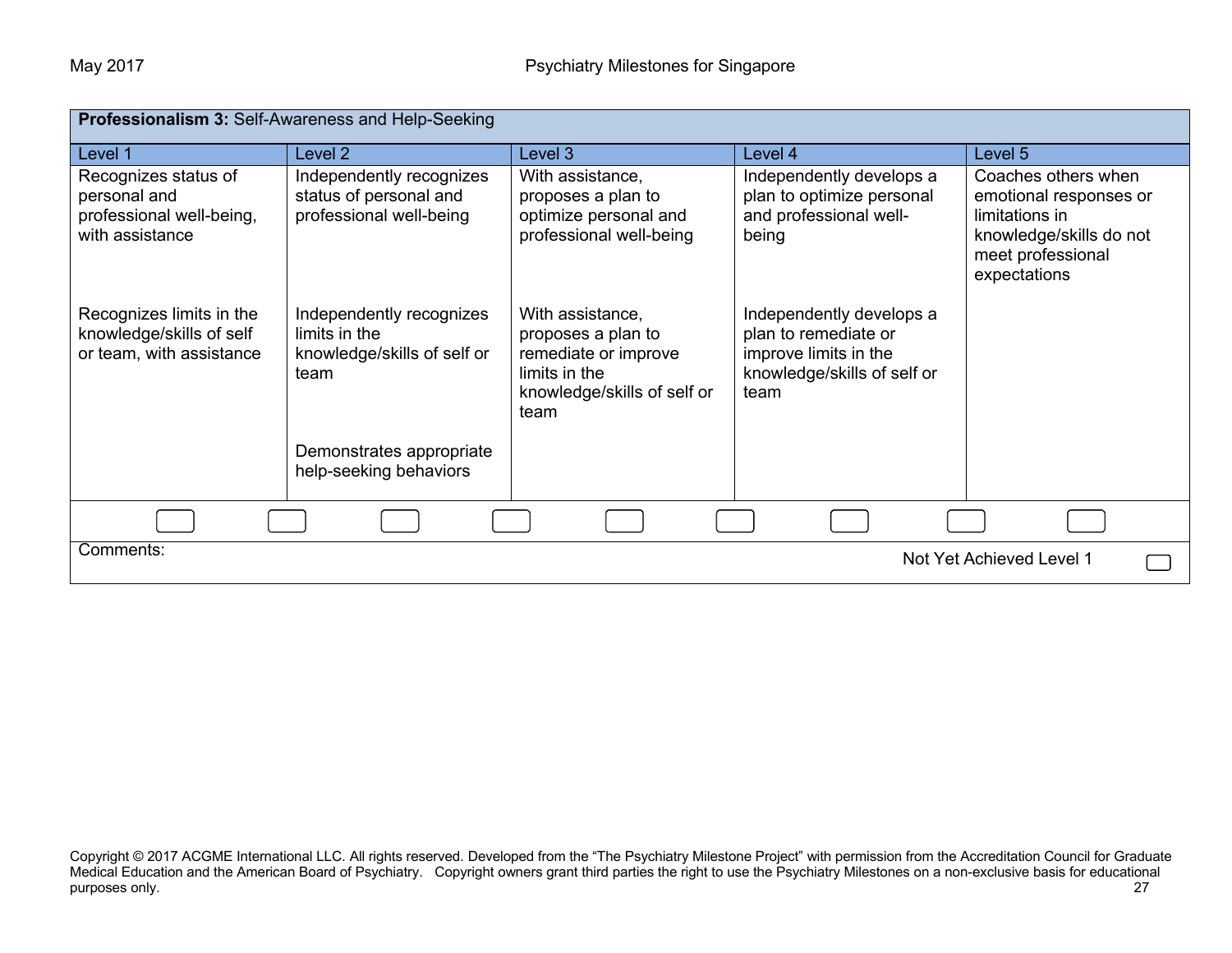| Interpersonal and Communication Skills 1: Patient- and Family-Centered Communication                                                                                                       |                                                                                                                                                                                                                      |                                                                                                                                                                                                   |                                                                                                                                                                            |                                                                                                                                              |
|--------------------------------------------------------------------------------------------------------------------------------------------------------------------------------------------|----------------------------------------------------------------------------------------------------------------------------------------------------------------------------------------------------------------------|---------------------------------------------------------------------------------------------------------------------------------------------------------------------------------------------------|----------------------------------------------------------------------------------------------------------------------------------------------------------------------------|----------------------------------------------------------------------------------------------------------------------------------------------|
| Level 1                                                                                                                                                                                    | Level <sub>2</sub>                                                                                                                                                                                                   | Level 3                                                                                                                                                                                           | Level 4                                                                                                                                                                    | Level <sub>5</sub>                                                                                                                           |
| Uses language and non-<br>verbal behavior to<br>demonstrate respect and<br>establish rapport                                                                                               | Establishes a therapeutic<br>relationship in<br>straightforward<br>encounters using active<br>listening and clear<br>language                                                                                        | Establishes a therapeutic<br>relationship<br>in challenging patient<br>encounters                                                                                                                 | Easily establishes<br>therapeutic relationships,<br>with attention to<br>patient/family concerns<br>and context, regardless of<br>complexity                               | Mentors others in situational<br>awareness and critical self-<br>reflection to consistently<br>develop positive therapeutic<br>relationships |
| Identifies common barriers to<br>effective communication<br>(e.g., language, disability)<br>while accurately<br>communicating own role<br>within the health care system                    | Identifies complex barriers<br>to effective<br>communication (e.g.,<br>health literacy, cultural)                                                                                                                    | When prompted, reflects<br>on personal biases while<br>attempting to minimize<br>communication barriers                                                                                           | Independently recognizes<br>personal biases while<br>attempting to proactively<br>minimize communication<br>barriers                                                       | Role models self-<br>awareness practice while<br>identifying teaching a<br>contextual approach to<br>minimize communication<br>barriers      |
| Identifies the need to adjust<br>communication strategies<br>based on assessment of<br>patient/family expectations<br>and understanding of their<br>health status and treatment<br>options | Organizes and initiates<br>communication with<br>patient/family by<br>introducing stakeholders,<br>setting the agenda,<br>clarifying expectations,<br>and verifying an<br>understanding of the<br>clinical situation | With guidance, sensitively<br>and compassionately<br>delivers medical<br>information; elicits<br>patient/family values, goals<br>and preferences; and<br>acknowledges uncertainty<br>and conflict | Independently uses<br>shared decision making to<br>align patient/family<br>values, goals, and<br>preferences with<br>treatment options to make<br>a personalized care plan | Role models shared<br>decision making in<br>patient/family<br>communication in situations<br>with a high degree of<br>uncertainty/conflict   |
|                                                                                                                                                                                            |                                                                                                                                                                                                                      |                                                                                                                                                                                                   |                                                                                                                                                                            |                                                                                                                                              |
| Comments:<br>Not Yet Achieved Level 1                                                                                                                                                      |                                                                                                                                                                                                                      |                                                                                                                                                                                                   |                                                                                                                                                                            |                                                                                                                                              |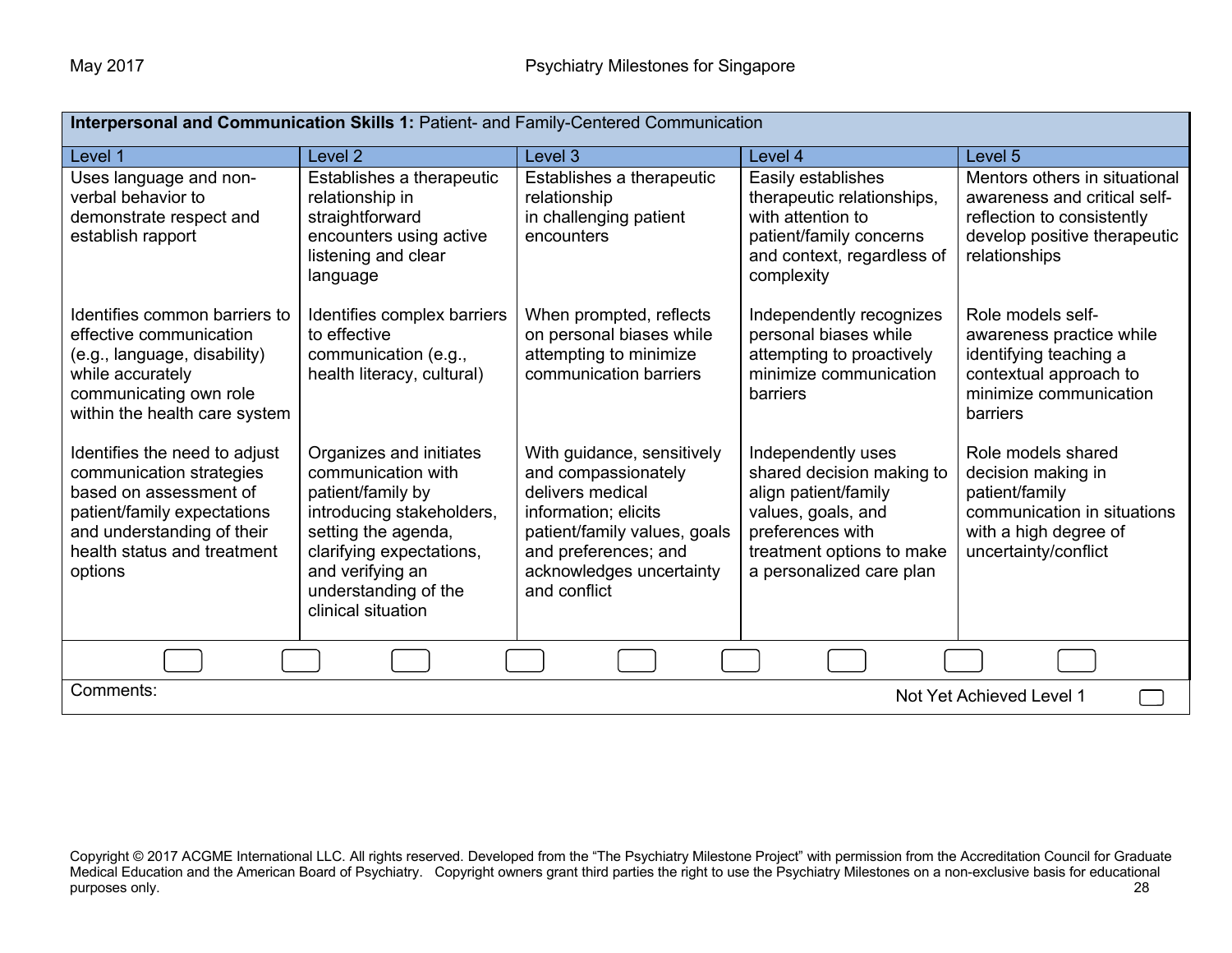| Interpersonal and Communication Skills 2: Interprofessional and Team Communication |                                                                                 |                                                                            |                                                                                                                 |                                                                                                                                                 |
|------------------------------------------------------------------------------------|---------------------------------------------------------------------------------|----------------------------------------------------------------------------|-----------------------------------------------------------------------------------------------------------------|-------------------------------------------------------------------------------------------------------------------------------------------------|
| Level 1                                                                            | Level <sub>2</sub>                                                              | Level 3                                                                    | Level 4                                                                                                         | Level 5                                                                                                                                         |
| Respectfully requests a<br>consultation                                            | Clearly and concisely<br>requests a consultation                                | Checks own<br>understanding of<br>consultant<br>recommendations            | Coordinates<br>recommendations from<br>different members of the<br>health care team to<br>optimize patient care | Role models flexible<br>communication strategies<br>that value input from all<br>health care team<br>members, resolving<br>conflict when needed |
| Respectfully receives a<br>consultation request                                    | Clearly and concisely<br>responds to a consultation<br>request                  | Checks understanding of<br>recommendations when<br>providing consultation  | Communicates feedback<br>and constructive criticism to<br>superiors                                             | Facilitates regular health<br>care team-based feedback<br>in complex situations                                                                 |
| Uses language that<br>values all members of<br>the health care team                | Communicates<br>information effectively<br>with all health care team<br>members | Uses active listening to<br>adapt communication<br>style to fit team needs |                                                                                                                 |                                                                                                                                                 |
|                                                                                    | Solicits feedback on<br>performance as a member<br>of the health care team      | Communicates concerns<br>and provides feedback to<br>peers and learners    |                                                                                                                 |                                                                                                                                                 |
|                                                                                    |                                                                                 |                                                                            |                                                                                                                 |                                                                                                                                                 |
| Comments:<br>Not Yet Achieved Level 1                                              |                                                                                 |                                                                            |                                                                                                                 |                                                                                                                                                 |